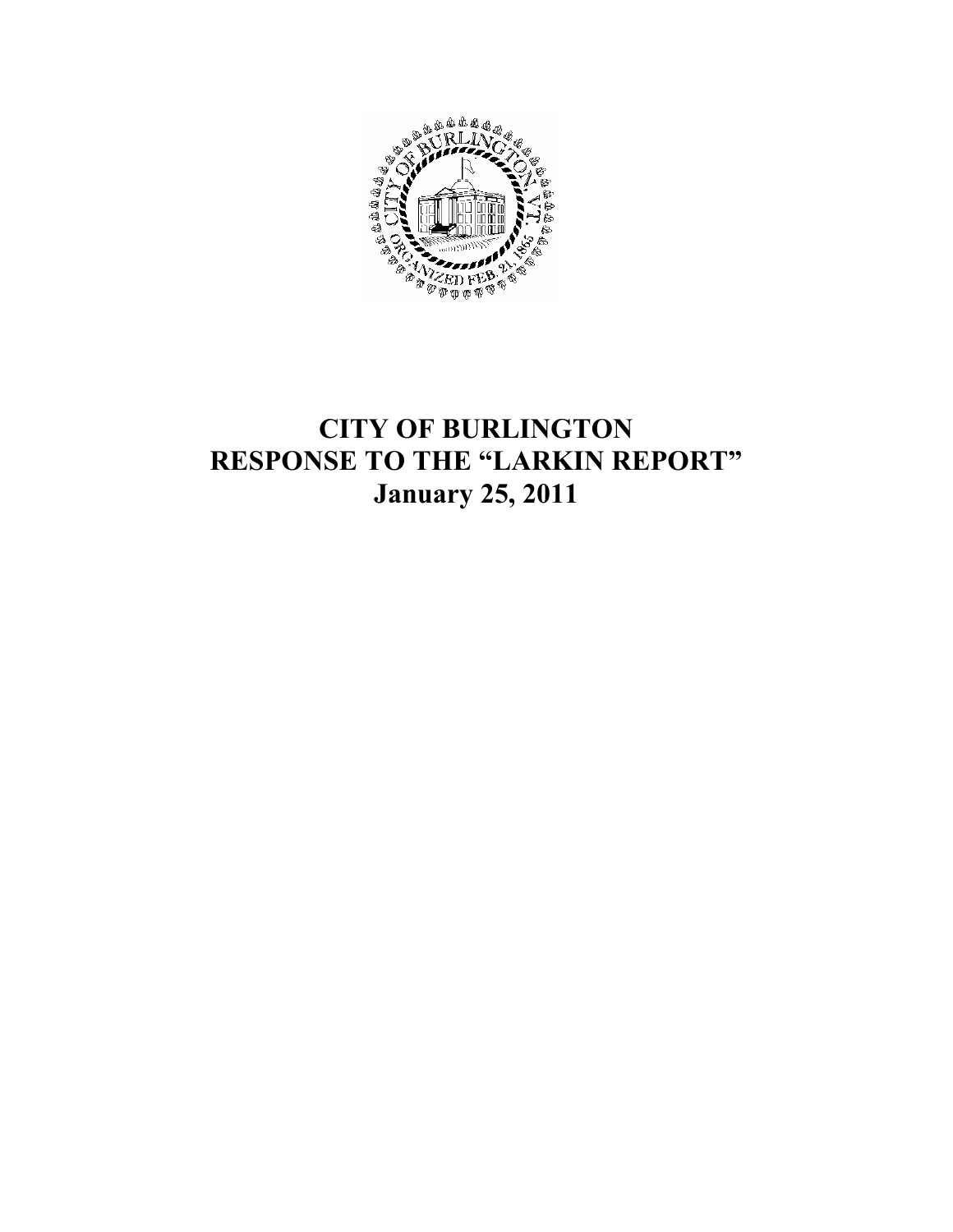# **TABLE OF CONTENTS**

| Non-Compliance with Condition 60 Since Issuance of the CPG  13                   |  |
|----------------------------------------------------------------------------------|--|
|                                                                                  |  |
|                                                                                  |  |
|                                                                                  |  |
| City's alleged "failure" to post Capital acquisitions during the fiscal year  16 |  |
|                                                                                  |  |
| Approval of payment vouchers for BT General Managers Nulty and Burns 17          |  |
| <b>Telecom General Managers Nulty and Burns approving payment vouchers on</b>    |  |
|                                                                                  |  |
|                                                                                  |  |
|                                                                                  |  |
|                                                                                  |  |
|                                                                                  |  |
|                                                                                  |  |
|                                                                                  |  |
|                                                                                  |  |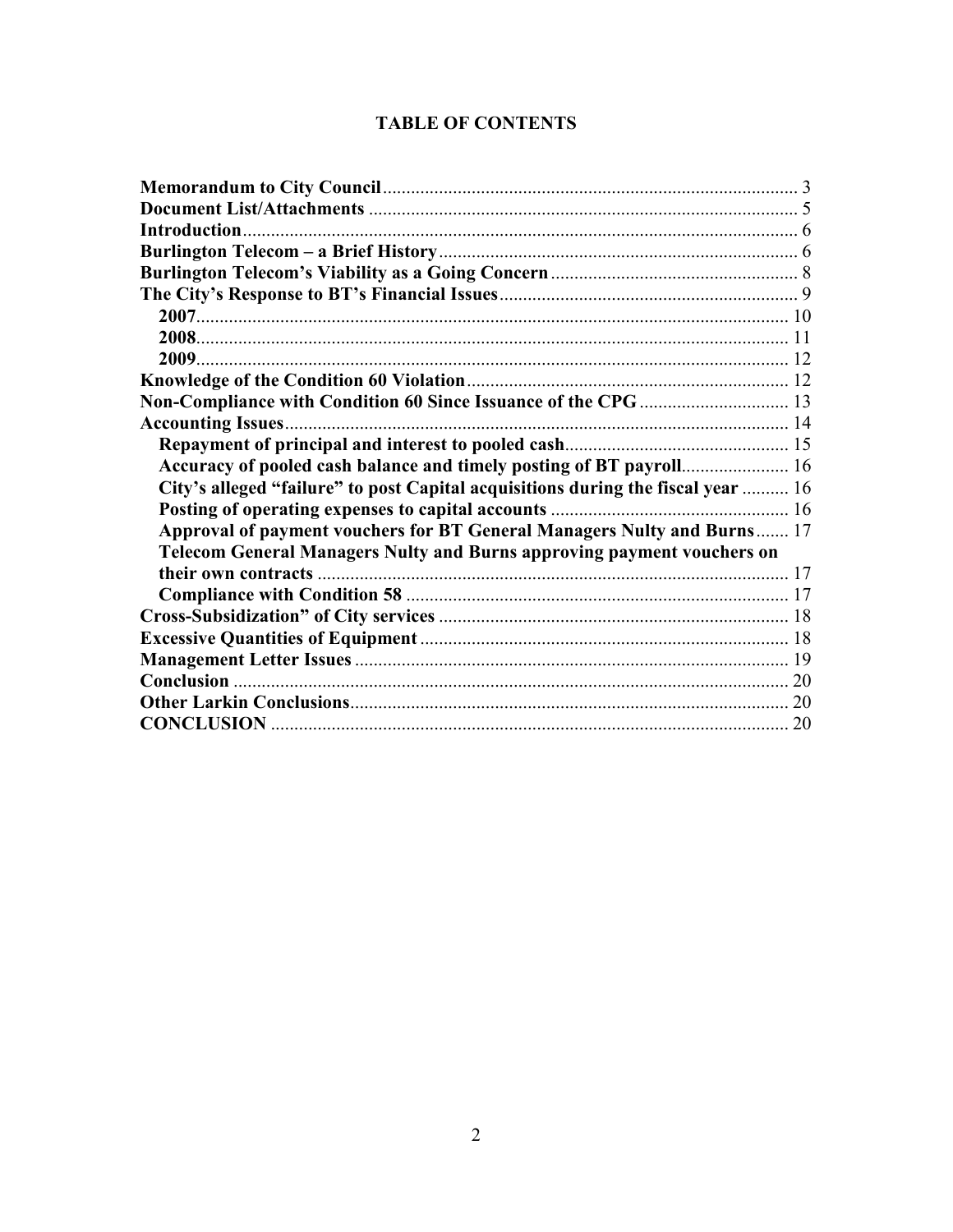# Office of the Mayor Burlington, Vermont



Bob Kiss Mayor Room 34, City Hall Burlington, VT 05401

Tel: (802) 865-7272 Fax: (802) 865-7270 TDD: (802) 865-7142

#### MEMORANDUM

- To: City Council
- Fr: Bob Kiss, Mayor
- Re: City's response to the Larkin Report
- Da: January 25, 2011

Attached is the City's response to the Larkin Report. The response includes the following:

- Larkin's methodology. In drawing its conclusions, Larkin failed to speak with the City's independent auditors, Sullivan, Powers & Company, anyone from the City administration or Clerk-Treasurer's Office, or the City's financial advisers Dorman & Fawcett. In failing to do so, Larkin omitted key information that would have addressed or contradicted many of its concerns. This problem is exacerbated by Larkin's failure to incorporate and assess information regarding significant progress for BT, available before the report was issued, clearly relevant to its conclusions.
- **BT as a "going concern."** Larkin's analysis of this issue neglects a crucial element  $$ the City and CitiCapital's mutual acknowledgment that the lease on BT's equipment has been terminated. Because Larkin appears to misconstrue the nature of the lease agreement, their analysis does not contemplate that the lease payments may cease to be an obligation of BT. News of the City and CitiCapital's acknowledgment of the lease's termination was public and available to Larkin prior to the report's issuance. Cash flow - or earnings before interest, taxes, depreciation and amortization ("EBITDA") - is the fundamental test of a business's viability. BT's cash flow, while modest, is positive.
- The City's response to BT's financial issues. Larkin makes several errors and omissions regarding the City's identification and communication of BT's financial issues. There is an extensive record on this subject available to Larkin but ignored.
- Condition 60.
	- o Larkin's claim that City officials became aware of the Condition 60 violation prior to November of 2008 is based solely on assumptions drawn from interpreting one workpaper created by Sullivan, Powers & Company during the FY2007 audit process. Larkin never spoke to Sullivan & Powers, or anyone with the City, or BT about this claim to verify it. Workpapers are kept confidential by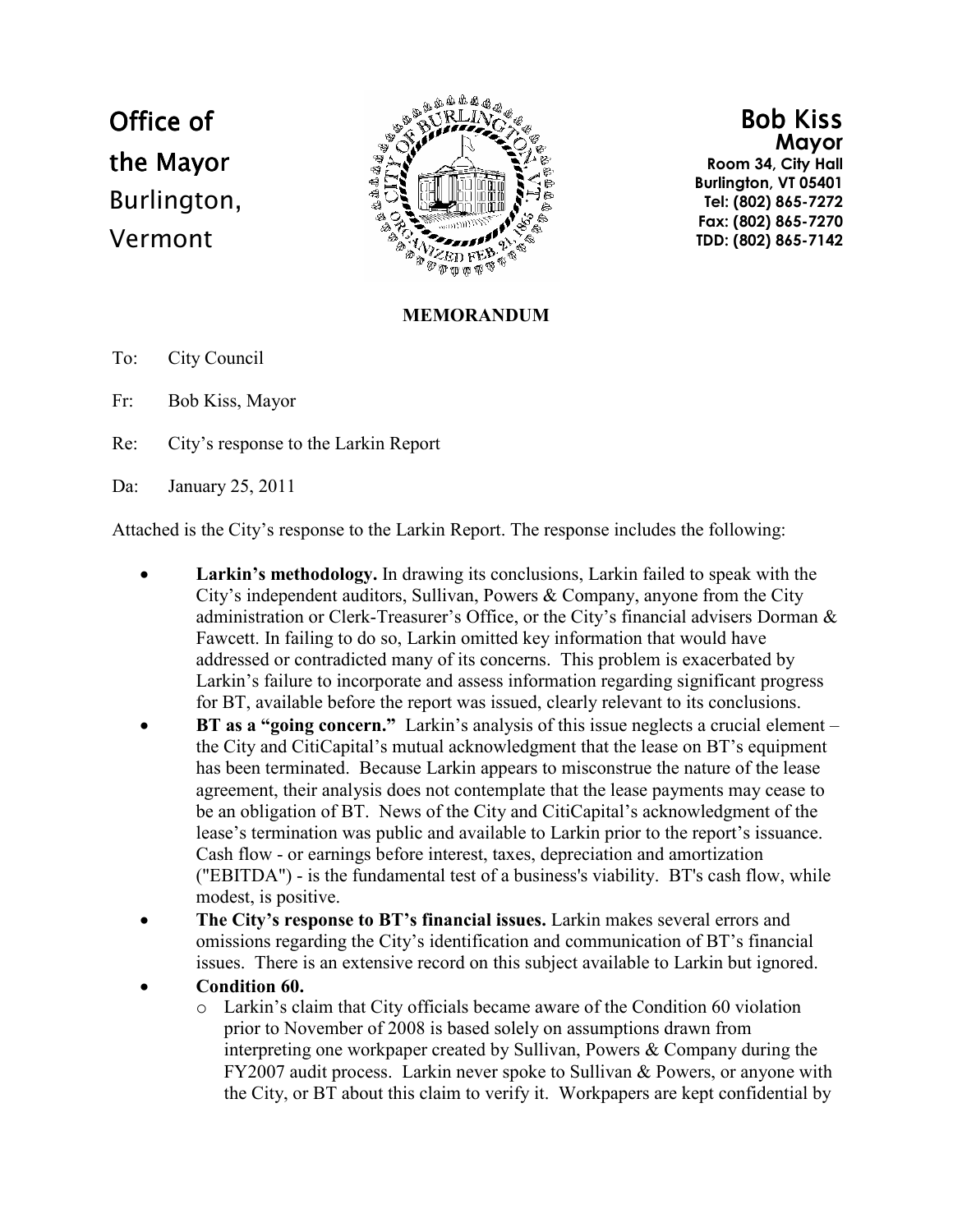Sullivan & Powers and were never shared with anyone at BT or the City during the FY2007 audit process or anytime prior to Larkin initiating its report more than a year ago. There was no discussion of a Condition 60 violation in the 2007 management letter issued by Sullivan & Powers in June of 2008.

- o Larkin's analysis of BT's compliance with Condition 60 since its inception appears to misunderstand the nature of the City's access to the Koch and CitiCapital financing. Until 2007, BT had first Koch and later, CitiCapital financing funds available to repay advances from the cash pool. When BT's CPG was issued, the record is clear that BT had funds available through the Koch financing that exceeded BT's negative pooled cash balance. Contrary to the assertion by Larkin, there was no restriction on the use of these funds to meet BT's debit to pooled cash (with the exception of the \$1 million debt service reserve under the CitiCapital financing).
- Accounting issues. Larkin's analysis demonstrates a lack of understanding of municipal accounting practices. The City's accounting practices are consistent with established municipal accounting standards and most other Vermont municipalities. Larkin makes errors regarding pooled cash interest charged to BT, how expenses are booked, and timely posting of expenditures. Moreover, Larkin repeats issues raised in the City's audit management letters that were addressed by BT six months to a year prior to the report's issuance.

I encourage you to review these issues carefully. The Larkin report omits critical facts, contains inaccuracies, fails to verify assumptions and relies on dated information. Moreover, Larkin did not engage person-to-person with key City staff or the City's auditing firm and financial consultants.

We know that Burlington Telecom is a vital component of Burlington's, and potentially Vermont's, economic future. We need to move forward together in the interests of City residents. The City, through its financial advisers, has begun conversations with financial and strategic partners to finance replacement equipment for Burlington Telecom. These discussions include, as an essential element, the potential to recover the \$16.9 million obligation to the City. Going forward, I trust that we will work together to address BT's challenges while fully appreciating its tremendous value as a long-term investment in the City's telecommunications infrastructure.

Please let me know if you have questions.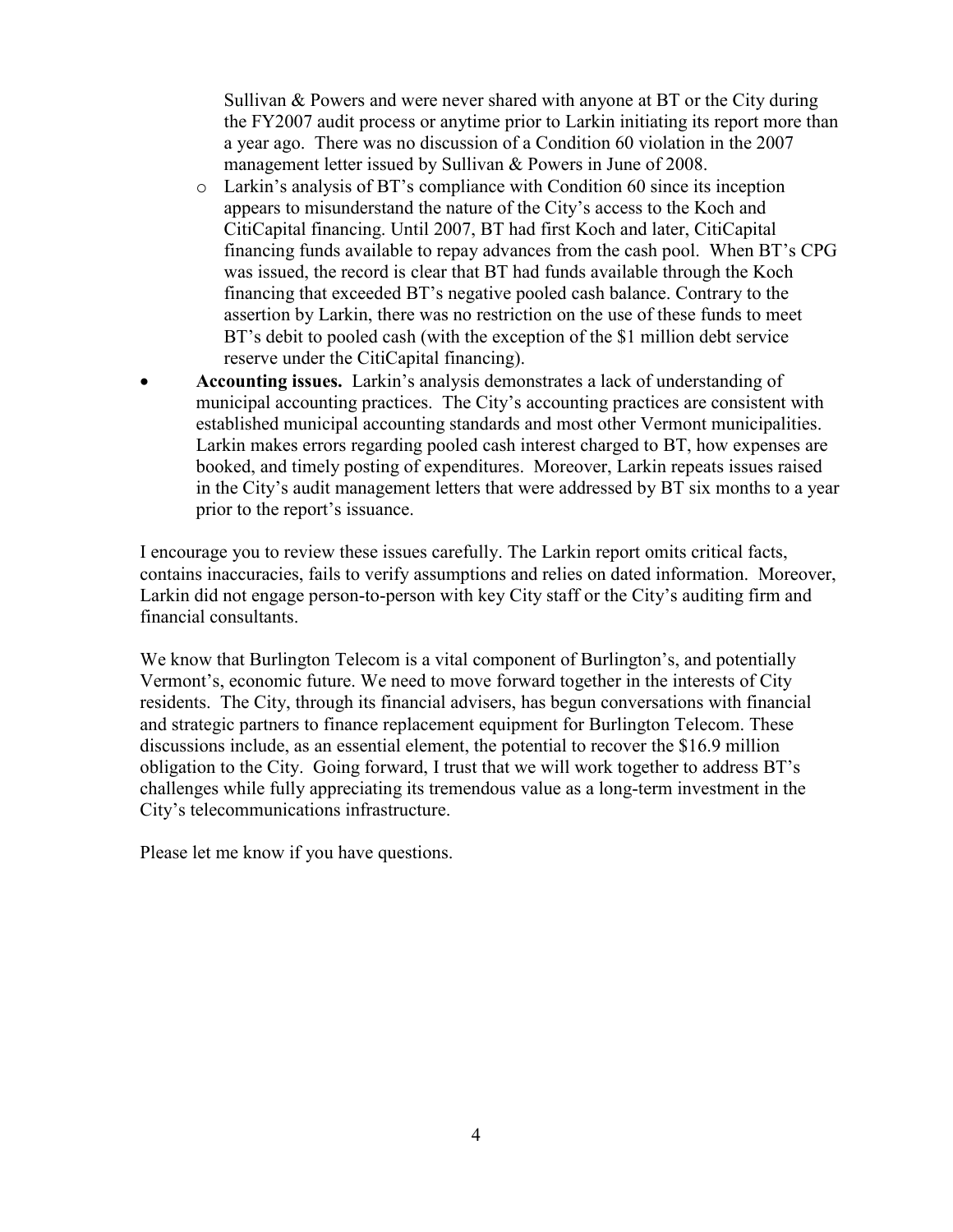#### Document List/Attachments

- A. Letter to Public Service Board from Geoffrey Commons, April 23, 2010, RE: Docket No. 7044 – Schedule - www.ci.burlington.vt.us/docs/3355.pdf
- B. Burlington Telecom CPG for Telephone Services, June 18, 2003 www.ci.burlington.vt.us/docs/3341.pdf
- C. Mayor Kiss Memorandum to City Council, December 8, 2010, RE: Burlington Telecom www.ci.burlington.vt.us/docs/2932.pdf
- D. Letter from William Ellis to Susan Hudson, November 23, 2010, RE: Docket No. 7044 www.ci.burlington.vt.us/docs/3356.pdf
- E. City Council meeting transcript, December 17, 2007 www.ci.burlington.vt.us/docs/3357.pdf
- F. November 7, 2007 Board of Finances meeting minutes www.ci.burlington.vt.us/docs/3340.pdf
- G. Shanahan Report, December 5, 2007, as released in the Larkin Report (see http://publicservice.vermont.gov/dockets/7044/Exhibits/LA-14%20DPS%203-111.pdf)
- H. Board of Finance Minutes, January 22, 2008 www.ci.burlington.vt.us/docs/3321.pdf
- I. Burlington Telecom FY09 Revenue and Expense Budget and Narrative (from City's FY09 Budget) - www.ci.burlington.vt.us/docs/3362.pdf
- J. Council Resolution authorizing City's Petition to Amend Condition 17 of the CPG, August 11, 2008 - www.ci.burlington.vt.us/docs/3358.pdf
- K. Petition to Amend Condition 17 www.ci.burlington.vt.us/mayor/BT/Docs/BT\_Petition\_to\_Amend\_Condition\_17.pdf
- L. Council Resolution authorizing City to request relief from Condition 60, October 5, 2009 www.ci.burlington.vt.us/docs/3359.pdf
- M. City's Amended Petition to the Public Service Board Requesting Relief from Condition 60, September 30, 2009 www.ci.burlington.vt.us/mayor/BT/Docs/BT\_Petition\_of\_Cond\_60\_Relief.pdf
- N. Burlington Telecom 2007 Annual Report filed with the DPS www.ci.burlington.vt.us/docs/3349.pdf
- O. Burlington Telecom 2008 Annual Report filed with the DPS www.ci.burlington.vt.us/docs/3351.pdf
- P. November 25, 2008 pro forma spreadsheet summaries www.ci.burlington.vt.us/docs/3329.pdf, www.ci.burlington.vt.us/docs/3330.pdf, www.ci.burlington.vt.us/docs/3331.pdf, www.ci.burlington.vt.us/docs/3335.pdf
- Q. Email from Mayor Kiss to City Council, December 13, 2009, RE: Piper Jaffray Letter of intent - www.ci.burlington.vt.us/docs/3339.pdf
- R. Letter from Fred Duplessis to William Ellis, December 20, 2010 www.ci.burlington.vt.us/docs/3337.pdf
- S. FY 2007 Audit Management Letter, June 26, 2008 www.ci.burlington.vt.us/docs/3327.pdf
- T. BT Response to DPS Discovery Request 4-4 www.ci.burlington.vt.us/docs/3360.pdf
- U. Memo from Mayor Kiss to City Council, March 4, 2010, RE: Facts About Burlington Telecom - www.ci.burlington.vt.us/docs/1773.pdf
- V. Board of Finance memo dated July 12, 2010, with attachments www.ci.burlington.vt.us/docs/3343.pdf
- W. BT Timeline www.ci.burlington.vt.us/docs/3361.pdf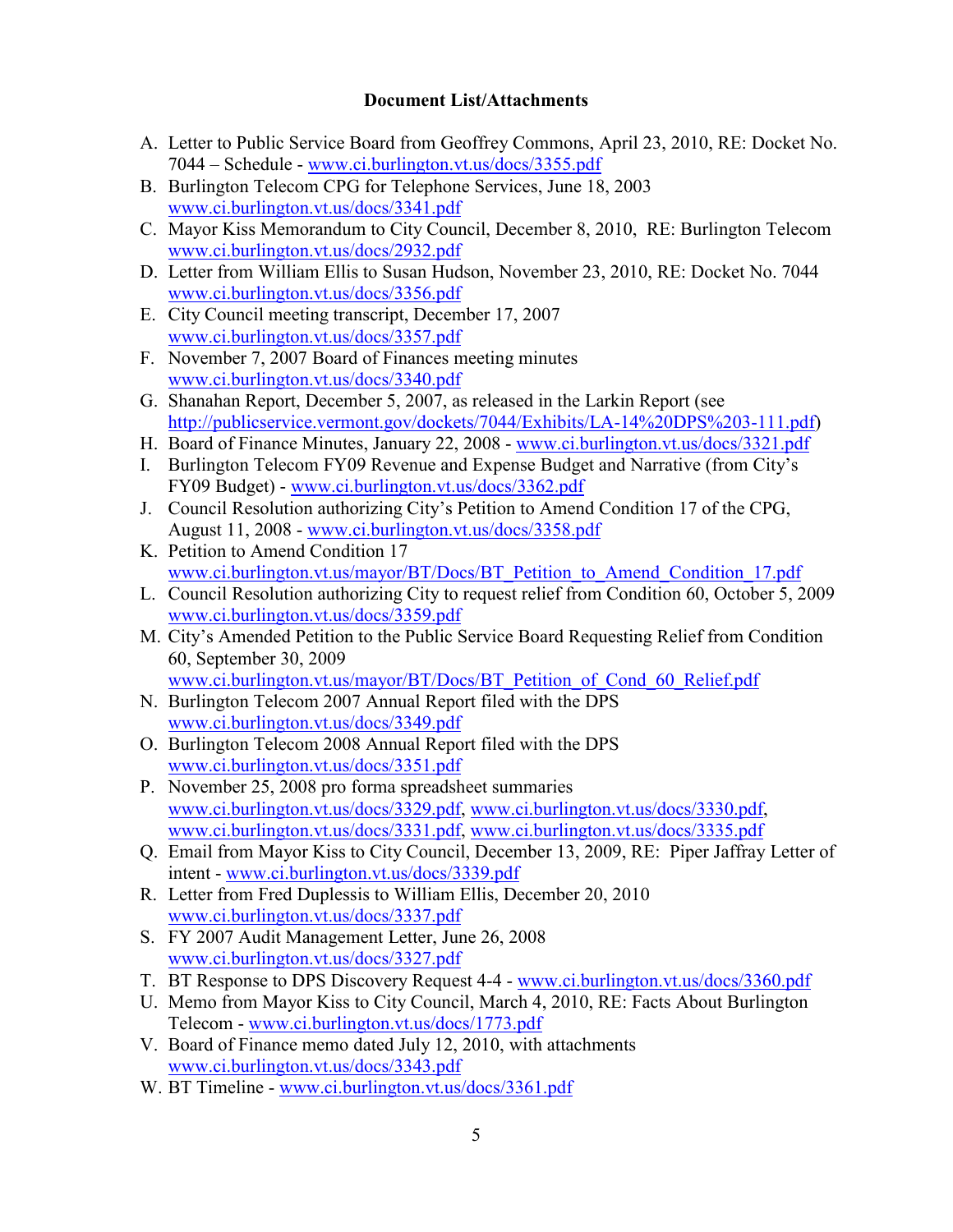#### 1. Introduction

The City of Burlington has reviewed the report completed by Larkin and Associates with respect to Burlington Telecom ("Larkin Report"). The Larkin Report was initiated in October 2009 by the Vermont Department of Public Service ("DPS" or "Department") in relation to proceedings before the Vermont Public Service Board ("PSB" or "Board") in Docket No. 7044, the request of Burlington Telecom to amend Condition 17 of its Certificate of Public Good ("CPG"). This docket includes Burlington Telecom's request for relief from Condition 60 of the CPG. The scope of the proceeding was expanded by the PSB to include a review of BT's compliance with other CPG conditions. The report was described as a "forensic audit" for six months before the DPS acknowledged that description is incorrect.<sup>1</sup>

The Larkin Report was filed with the Board on December 10, 2010. The cost of the report, approximately \$77,000 to date, was paid by Burlington Telecom. The report contains several conclusions related to BT's compliance with its CPG, knowledge of those compliance issues, accounting practices, and the viability of Burlington Telecom.

The City's review shows that Larkin's claims are marked by significant omissions, inaccuracies, and false assumptions. The methodology employed by Larkin was flawed. Larkin failed to speak with the City's independent auditors, Sullivan, Powers & Company, anyone from the City administration or the Clerk-Treasurer's Office, or the City's financial advisers Dorman & Fawcett. Although Larkin took more than a year to complete its report, it failed to review and incorporate significant developments over the last six months. These developments were reported by the City to both the DPS and the Board prior to the release of the Larkin Report.

Burlington Telecom is a significant asset of the City and its residents and businesses. Its future impacts not only Burlington but the entire State of Vermont. The claims of the Larkin Report need to be evaluated thoroughly.<sup>2</sup>

#### 2. Burlington Telecom – a Brief History

On Town Meeting Day in March of 2000, Burlington voters overwhelmingly approved an amendment to Burlington's charter confirming the City's authority to engage in telecommunications services. To this date, Burlington Telecom is one of just a handful of municipal telecom enterprises nationwide, with a fiber-to-the-home model designed to deliver high quality services now and for years into the future.

In addition to its cutting edge technology, BT was conceived to address service and bandwidth inequities in Burlington that are pervasive to Vermont and similarly lesssettled areas across the country. Even as Vermont's largest city, Burlington is far less

<sup>&</sup>lt;sup>1</sup> See Letter from Geoffrey Commons to PSB Clerk Susan Hudson, April 23, 2010 (Attachment A).

 $2^{2}$  Throughout this process there has been little dispute over the importance and value of BT as a telecom asset. See e.g., Report of the Blue Ribbon Committee, pp. 4 and 7, www.ci.burlington.vt.us/docs/1648.pdf.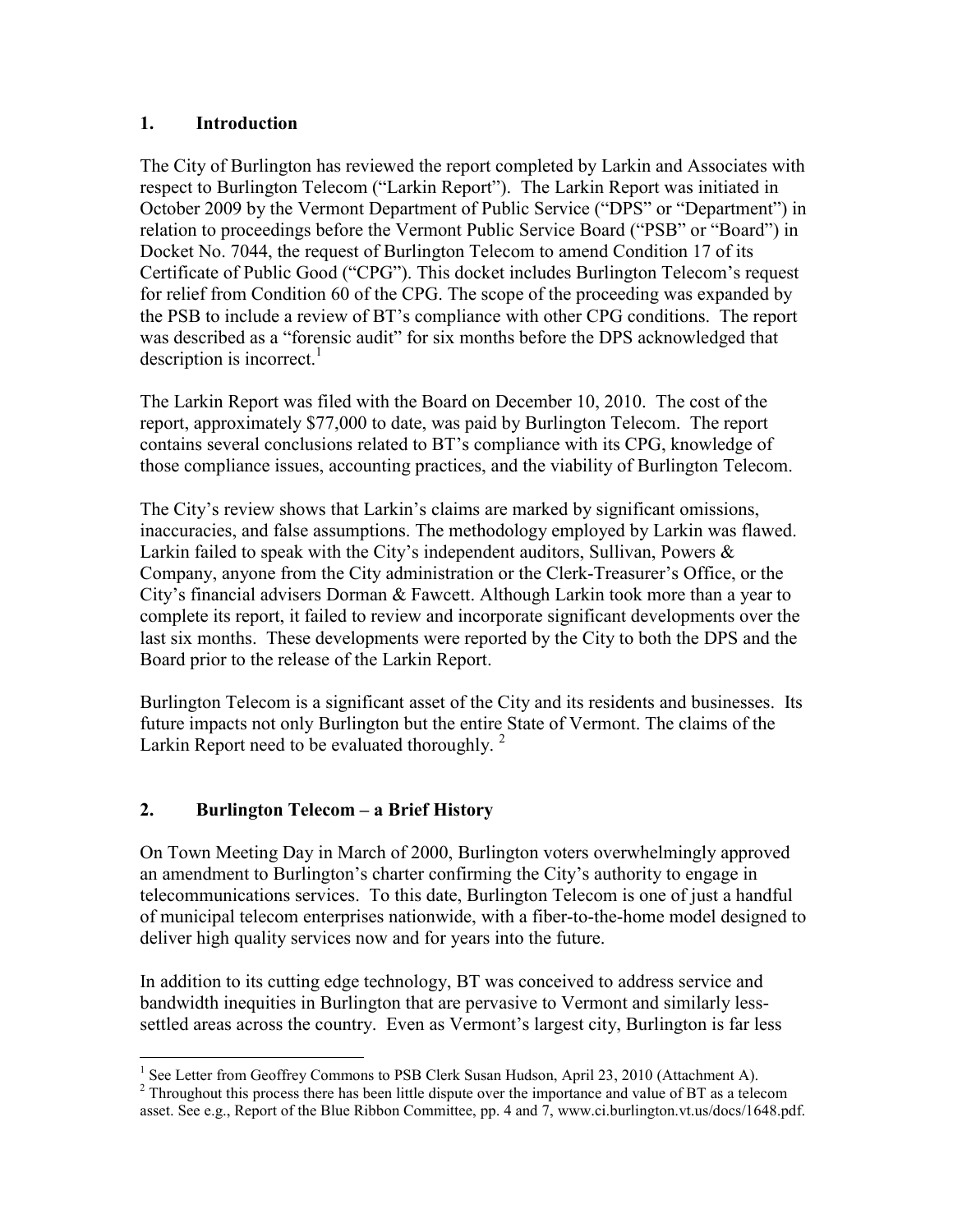populous than many towns and small cities in other states. In 2000, Burlington faced the prospect of being underserved and uncompetitive with respect to one of the most important technological and social developments of the  $20<sup>th</sup>$  century.

Many neighborhoods and potential commercial centers lacked service altogether and the city as a whole faced a dearth of service providers. Residents and businesses were at the mercy of one or two large national telecom companies. The lack of competition meant rising prices and stagnant technology. This threatened to significantly impact Burlington's ability to attract and grow businesses.

The charter change passed in March 2000 was submitted to the Vermont Legislature for approval. BT competitors Adelphia and Verizon became involved in the legislative process. Ultimately, the charter change approved by voters was approved by the Legislature but amended in two significant ways: it added a requirement that "no losses" of the BT enterprise be borne by Burlington taxpayers, and added a requirement of "competitive neutrality" for BT. Adelphia Communications, now Comcast, advocated and successfully lobbied for these changes.

In 2003, the City procured initial financing of \$2.6 million from Koch Financial for "Phase I" of BT's buildout. Phase I was to provide services for communications between the City and the school buildings. In November of 2004, the City procured additional financing of \$10 million from Koch for Phase II and III of the buildout. Phase II added businesses that were located along the route of the Phase I fiber cable. Phase III was the buildout of the network throughout the entire city. In September of 2005, BT received its Certificate of Public Good from the Public Service Board to provide cable services.<sup>3</sup> In January 2006, the City then procured an additional \$10 million in financing from Koch to cover construction and installation costs to continue the Phase III buildout. Phase III service was initiated in Burlington's south end in February of 2006. At that time, BT's lease-purchase arrangement with Koch Financial totaled approximately \$22.6 million.

The City subsequently refinanced BT in August 2007 through a lease-purchase arrangement with CitiCapital totaling \$33.5 million. With this transaction, the Koch financing was paid off and additional funds utilized to continue with BT's buildout of the fiber to the home network. Today, BT has built a network capable of providing service to over 15,000 residences and businesses in the City of Burlington.

BT's fiber-to-the-home system remains the gold standard for telecom services. The ultrafast Internet speeds are symmetrical, with data upload speeds as fast as download speeds. Fiber-optic cable is a resilient and flexible medium that is less prone to weather disruptions. Burlington Telecom's head-end was built with the capacity to serve at least 100,000 households and therefore the potential to serve communities beyond Burlington.

<sup>&</sup>lt;sup>3</sup> Burlington Telecom already possessed a Certificate of Public Good for telephone services that was issued by the Board in June 2003 (Attachment B).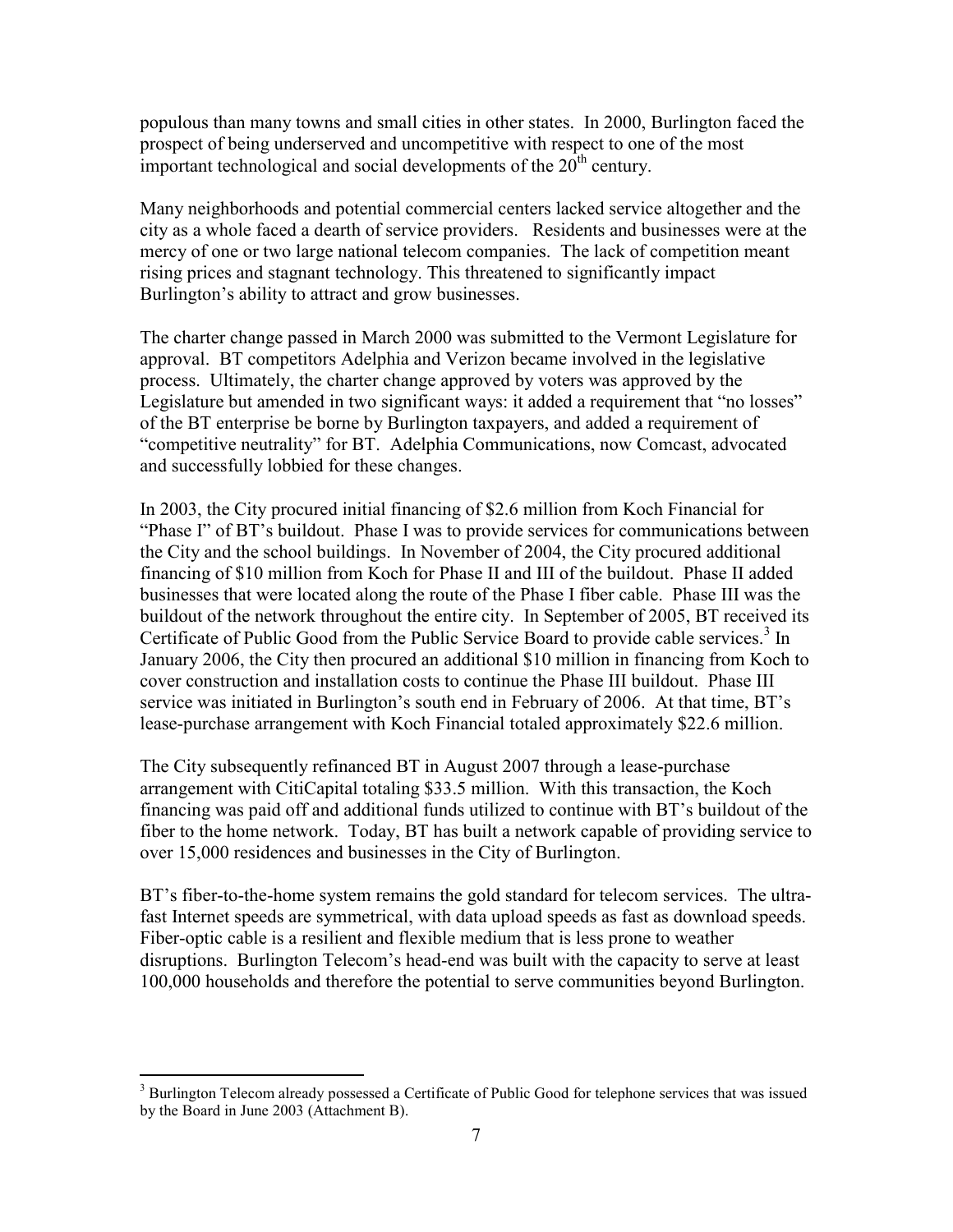#### 3. Burlington Telecom's Viability as a Going Concern

Larkin concludes that:

"If BT were operating as a separate entity it would in fact have a significant going concern issue. As discussed throughout the report there are concerns with the recurring losses, the accumulation of the \$16.9 million obligation to the City and the current problem with meeting its \$33.5 million obligation to CitiCapital."<sup>4</sup>

A going concern issue is created when a company does not have adequate cash flow to meet its obligations over the next 12 months. Larkin reached its conclusion based on the dollar amount of lease payments due in FY2011 without inquiring as to the status of the restructuring or the forbearance agreement between the City and CitiCapital. Moreover, Larkin's analysis of the obligation to CitiCapital is based on an incorrect reading of the lease and misses a fundamental term. The lease states that the obligation to make lease payments is a current expense and is not to be construed as creating a debt of the City of Burlington in contravention of any constitutional or statutory limitation or requirement concerning the creation of indebtedness.

The City of Burlington's lease with CitiCapital is subject to annual appropriations being made. The decision whether or not to budget or appropriate funds is solely within the discretion of the then-governing body of the City of Burlington (the City Council). As an appropriation was not made for the 2011 fiscal year, the lease terminated. The City of Burlington is to return the equipment that is subject to the lease. Upon termination, the City has no further obligation to CitiCapital. When the lease terminated, the City had already begun conversations with financial and strategic partners to finance replacement equipment. These discussions include, as an essential element, the potential to repay the \$16.9 million obligation to the City.

The Larkin Report also cites the Blue Ribbon Committee ("BRC") report dated February 11, 2010 that "BT is not viable in relationship to its current debt load of \$51 million and its ability to generate earnings to pay off this debt."<sup>5</sup> Despite this reliance on the BRC report, Larkin fails to mention the BRC conclusion that BT can be viable with a financial restructuring to reduce the debt burden.<sup>6</sup> The report included recommendations to address this issue including retaining an expert financial advisor to consider the short and long term strategies and restructure BT's debt to relieve the current debt burden.<sup>7</sup>

Pursuant to the Blue Ribbon Committee report, the City immediately proceeded to implement these recommendations by hiring Dorman  $\&$  Fawcett in March 2010.<sup>8</sup> Dorman & Fawcett has been carrying out the mandate of the City Council appointed

 4 Larkin at 49.

<sup>&</sup>lt;sup>5</sup> See Blue Ribbon Committee Report dated February 11, 2010, www.ci.burlington.vt.us/docs/1648.pdf.

<sup>6</sup> Id. at 11.

 $<sup>7</sup>$  Id. at 11.</sup>

<sup>8</sup> See Council Resolution dated March 8 2010.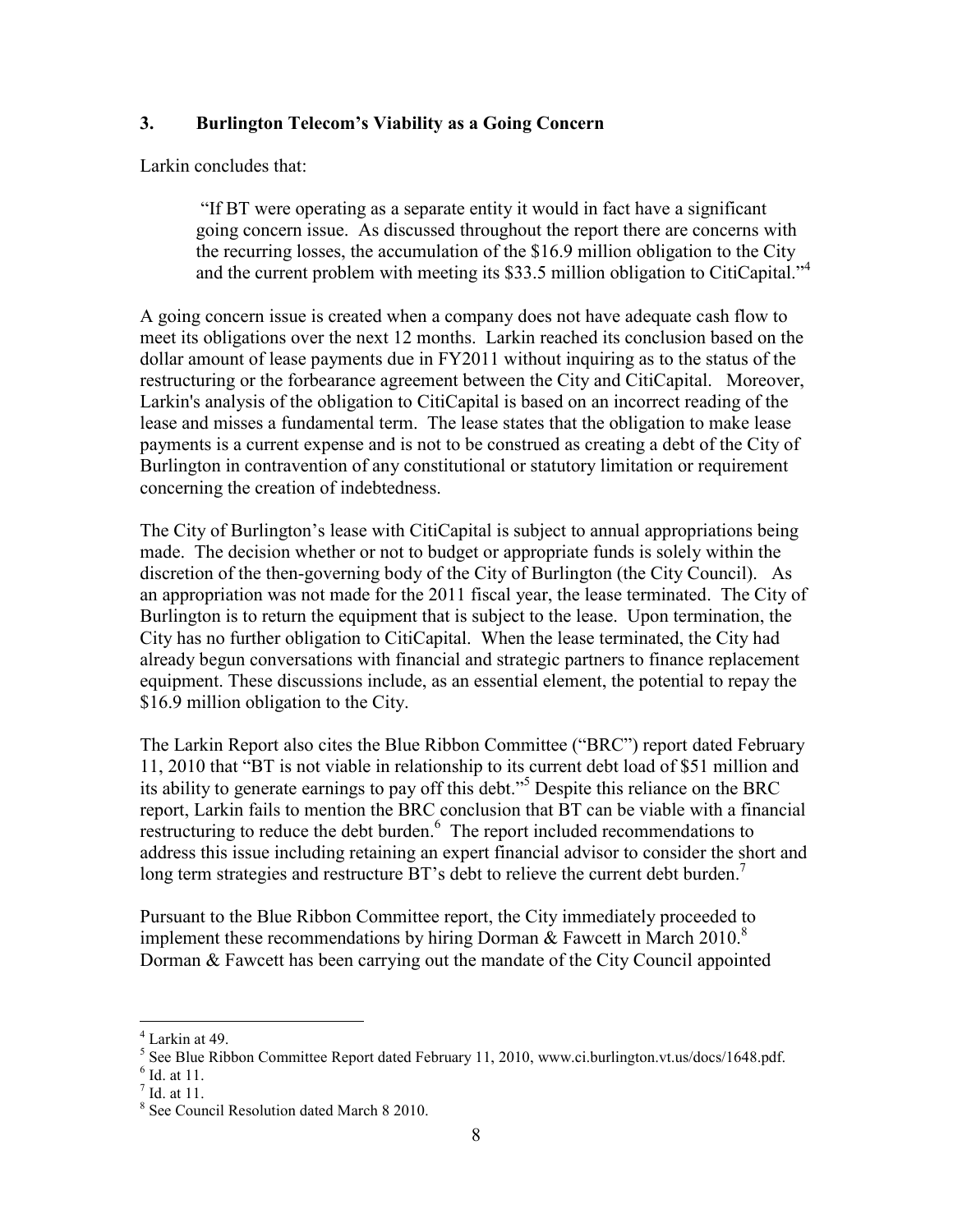BRC to restructure the current debt load of BT, a critical piece missing from the Larkin Report.

This information was in the public record before Larkin issued its report. It was the subject matter of the letter from the City's attorney, William Ellis, dated November 23, 2010, and sent to the Board and the Department. It is the same information reported to the Board and DPS at a PSB status conference hearing on December 8,  $2010<sup>9</sup>$ 

These developments were reported widely in the media. Larkin clearly had the opportunity to review this information and evaluate it.

Larkin's going concern issue is also based on historical operating results instead of a review of the most recent financial performance. BT is currently generating a positive cash flow before debt service and has been for a number of months. Cash flow - or earnings before interest, taxes, depreciation and amortization ("EBITDA") - is the fundamental test of a business's viability. While BT's cash flow is modest, it is nevertheless positive.

The City and Dorman & Fawcett have developed a plan to preserve BT. Many businesses, particularly in the current economy, are routinely faced with a going concern opinion from their auditors. Typically, if the going concern is a result of future debt service, the business will seek to restructure some or all of its obligations - which is exactly the approach the City took with CitiCapital. At a minimum, Larkin's going concern commentary should contain a complete and accurate disclosure of the Citicapital lease and its status.

## 4. The City's Response to BT's Financial Issues

The Larkin Report incorrectly alleges that the City failed to recognize and communicate Burlington Telecom's financial issues.<sup>10</sup> In Larkin's view:

"The results of operations i.e. annual losses, were an obvious indication BT was being funded by the City. A review of the growing negative balance in the Pooled Cash account would have been an obvious indicator that advances from the City were not being repaid in accordance with the terms of Condition No. 60."  $^{11}$ 

Larkin ignores numerous instances in the public record of the City addressing and communicating BT's financial condition and outlook in various situations.

 9 See Mayor Kiss Memo to City Council, December 8, 2010 (Attachment C or www.ci.burlington.vt.us/docs/2932.pdf); See also Letter from William Ellis to PSB Clerk Susan Hudson, November 23, 2010 (Attachment D).

<sup>&</sup>lt;sup>10</sup> Larkin Report at 21

 $11$  Id. at 12 (emphasis added).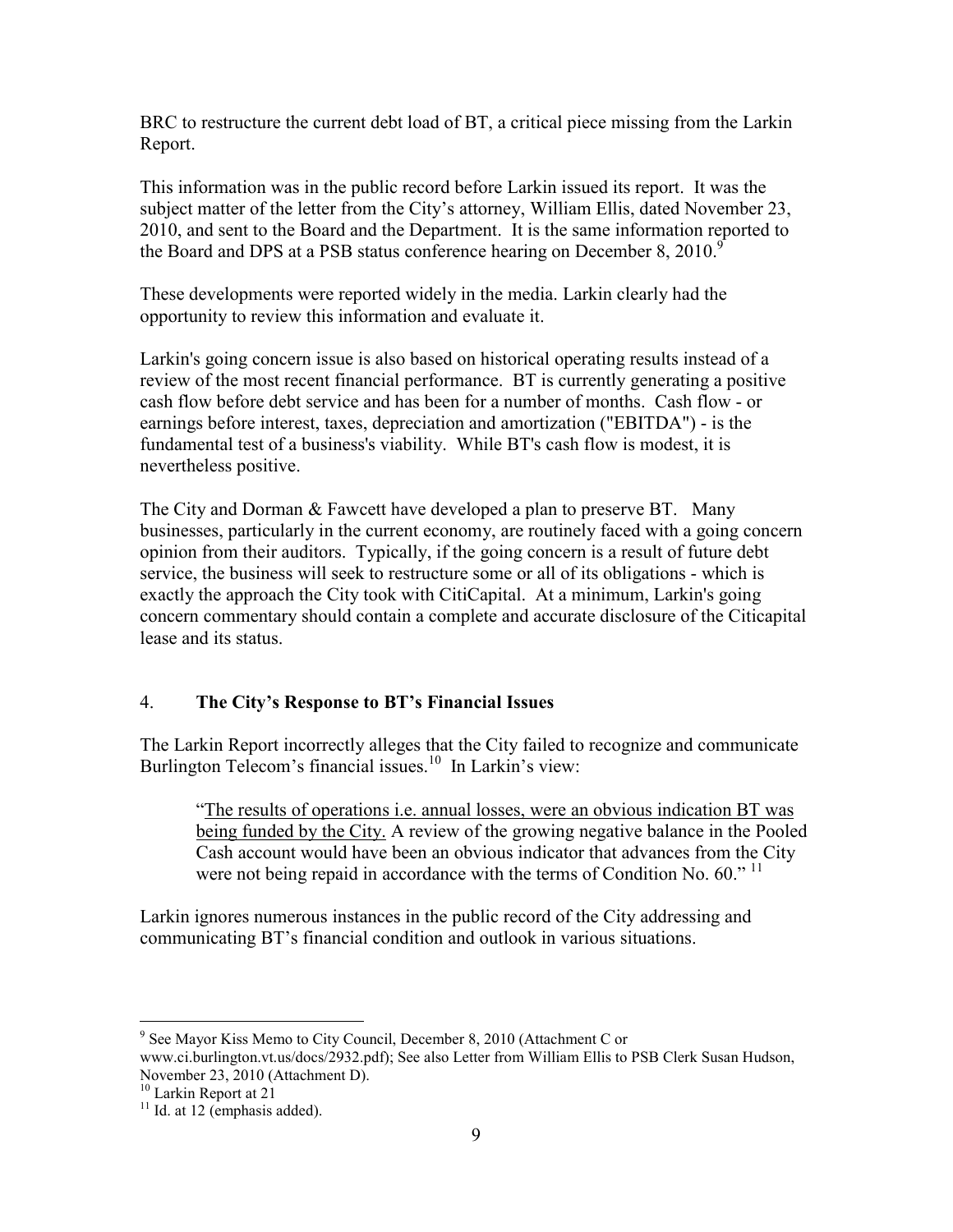#### 2007

Within weeks of the resignation of former General Manager Tim Nulty in November 2007, the City administration and the interim General Manager Chris Burns brought in a telecom consultant to review and make recommendations for BT's business plan and outlook. The consultant generated a report known as the "Shanahan Report." The Larkin Report claims without apparent support that "[n]otably, the City Council was apparently not informed of the finding on page 8 of the [Shanahan] report that BT would exceed its borrowing capacity under the current debt facility in March 2008."<sup>12</sup>

This statement is incorrect and contradicts the clear public record. On December 17, 2007, Chief Administrative Officer Jonathan Leopold and interim General Manager Chris Burns gave a report to the City Council in public session regarding Burlington Telecom which included that BT would utilize all of its financing by March or April 2008<sup>13</sup>. CAO Leopold further reported that BT's revenues and customer acquisition were significantly below budget, the capital expenditures would be significantly greater than budgeted and that BT would require additional financing.

Prior to the December report to the Council, CAO Leopold reported on BT at the November 7, 2007 meeting of the City's Board of Finance:

"CAO Leopold provided the Board of Finance a status report on the finances of Burlington Telecom through October 31, 2007. In summary, the current customer hook-ups are 75% of the forecast and budget projections. If the shortfall in customers is not recovered, the loss of operating revenues would be the equivalent of \$1 million annually. In addition, the capital budget for Telecom is projected to exceed the forecast and budget by more than \$3.5 million. CAO Leopold noted that the Burlington Telecom business pro-forma and model needed substantial revision and the City was retaining an independent consultant to advise the City how to remedy the current shortfall in hook-ups and operating revenues. He advised the Board that a full report would be provided to the Board the first week in December." $14$ 

These minutes were transmitted to the City Council and were posted to the City's website. The minutes make clear that the City identified concerns about BT's finances, were developing a plan to address those concerns, and communicated these issues explicitly and publicly.

 $12$  Id at 21.

<sup>&</sup>lt;sup>13</sup> See copy of the transcript from the December 17, 2007 meeting (Attachment E). This transcript was provided to the DPS in the course of discovery. The video of the meeting is available on the CCTV website.

<sup>&</sup>lt;sup>14</sup> November 7, 2007 Board of Finances meeting minutes (Attachment F).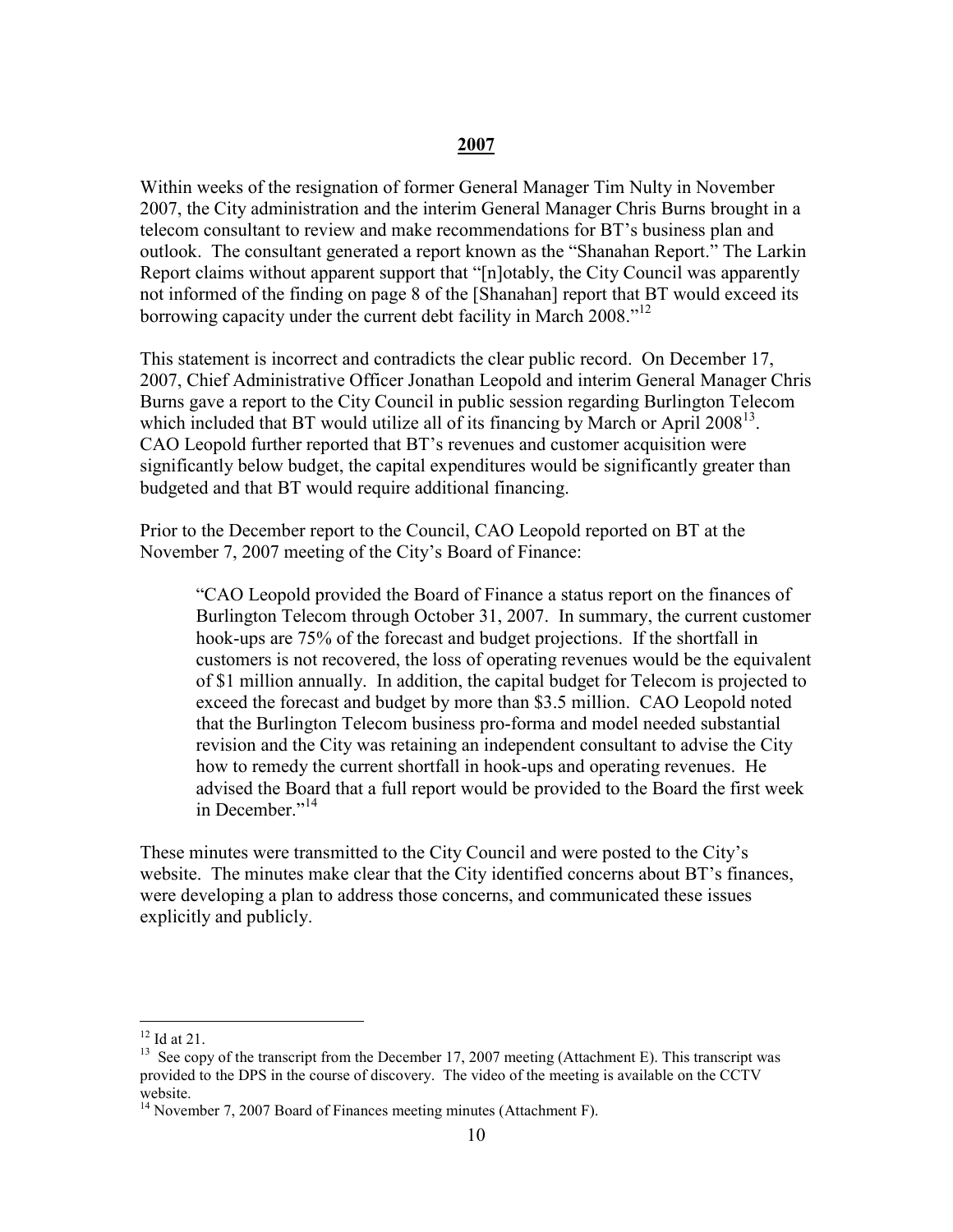#### 2008

On January 16, 2008, the "Shanahan Report" was presented to the City's Board of Finance in executive session and made available for review by the City Council<sup>15</sup> after this presentation. The need for additional financing for BT was explicitly discussed during this meeting. Subsequently, at the January 22, 2008 Board of Finance meeting the agenda includes a report by CAO Leopold on the need for financing BT. The Board of Finance by a unanimous motion authorized Leopold to

"proceed with Municipal Leasing Services…to pursue a refinancing of the outstanding lease/purchase obligations of Burlington Telecom and to secure additional financing as required…"<sup>16</sup>

The Larkin Report also fails to account for the following:

- BT's calendar year 2007 report to the Department of Public Service (DPS) dated April 14, 2008, showing operating income of \$1.39 million and operating expenses of \$4.66 million, for an operating deficit of approximately \$3.27 million. Including depreciation and amortization, BT's net income in 2007 was negative \$4.07 million. BT's 2006 operating deficit was approximately \$2.34 million (\$2.46 million when applying depreciation and amortization).<sup>17</sup>
- The City administration's development and Council's passage of an FY2009 budget with a deficit of \$11.1 million for Burlington Telecom in June 2008. The budget narrative explicitly states that BT will require an estimated \$8 million in debt financing for the year. This budget was and is publicly available $^{18}$
- The August 11, 2008 Council resolution authorizing the filing of BT's petition to amend Condition 17 of the CPG, also specifying that the build-out of the remainder of the City should occur as revenues allowed.<sup>19</sup>
- At a meeting of City and BT staff with DPS staff on November 25, 2008, pro formas showing the City's loan to BT of \$10 million were shared with the Department. These spreadsheets showed an eventual loss by BT of up to \$20 million.<sup>20</sup>

<sup>&</sup>lt;sup>15</sup> While this report was previously considered confidential, it was released with minor redactions as an attachment to the Larkin Report (Attachment G); see

http://publicservice.vermont.gov/dockets/7044/Exhibits/LA-14%20DPS%203-111.pdf

<sup>&</sup>lt;sup>16</sup> See January 22, 2008 Board of Finance minutes (Attachment H).

<sup>&</sup>lt;sup>17</sup> See Burlington Telecom 2007 Annual Report (Attachment N).

<sup>&</sup>lt;sup>18</sup> See http://www.ci.burlington.vt.us/ct/budget/2009/FY09BudgetSection2.pdf. See also, Attachment I.

<sup>19</sup> See Council Resolution, August 11, 2008.(Attachment J).

<sup>&</sup>lt;sup>20</sup> See spreadsheet summary pages (Attachment P). These documents were also provided to the DPS in the course of discovery.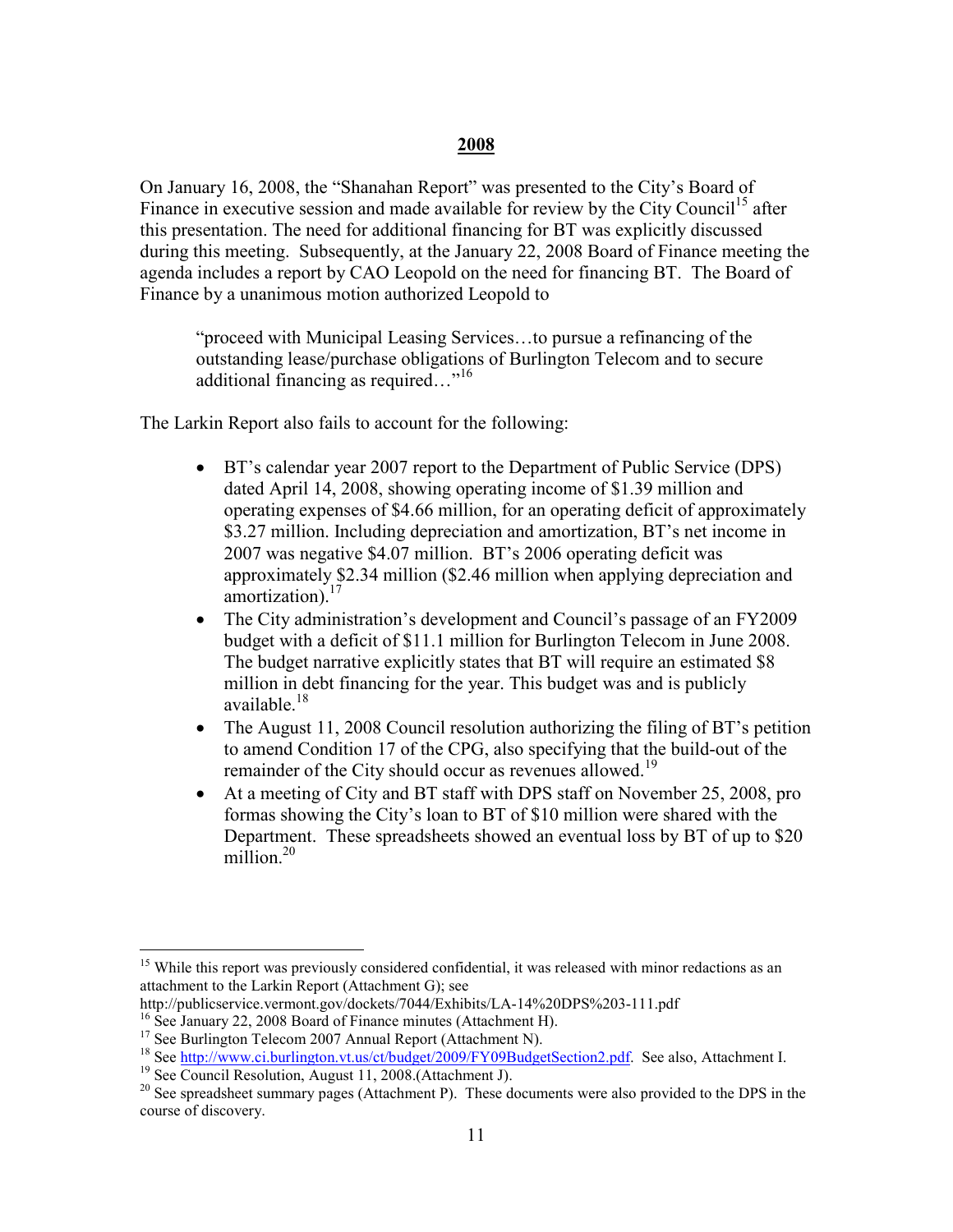#### 2009

- BT's calendar year 2008 report (in April of 2009) to the DPS showed an operating deficit of approximately \$3.12 million and a total net income deficit of \$5.13 million in 2008.<sup>21</sup>
- The City administration's discussion of the Condition 60 violation and BT's substantial pooled cash debit to the Council on May 18, 2009 in executive session.
- The Council's October 5, 2009 authorization of the City's request to the PSB for relief from Condition  $60<sup>22</sup>$  This filing to the PSB which occurred on September 30, 2009, acknowledged the City's lack of compliance with Condition  $60^{23}$
- The City's pursuit of a refinancing proposal and subsequent presentation of the Piper Jaffray proposal to the Council in November and December of 2009. The amount of the proposed refinancing covered, at a minimum, existing CitiCapital financing and BT's debit to pooled cash.<sup>24</sup>
- Mayor Kiss's and the Council's joint agreement to appoint the Blue Ribbon Committee in December 2009.

The Larkin Report lacks any reference whatsoever to this information. The City's annual reports to the DPS are public. The operating deficits reflected in these reports are clear. Over the course of calendar years 2006, 2007, and 2008, BT's operating deficits totaled approximately \$8.73 million.

In addition to the information included above, BT's deficits were reflected in the City's annual reports from FY08 and FY09. These preliminary annual reports were printed and distributed on Town Meeting Day in March of 2009 and  $2010^{25}$  The perception that the City and BT ignored and hid BT's financial condition and performance from the Council, the Department, and the public is inaccurate.

#### 5. Knowledge of the Condition 60 Violation

The Larkin Report alleges that the City was aware of the violation of Condition 60 prior to November 2008, which is the timeframe in which the City has stated it became aware of the violation. The sole evidence on which Larkin bases the allegation is a statement contained in a "workpaper" from the City's independent auditor, Sullivan, Powers & Company ("SPC"):

 $\overline{a}$  $21$  See Burlington Telecom 2008 Annual Report (Attachment O).

<sup>&</sup>lt;sup>22</sup> See Council Resolution, October 5, 2009 (Attachment L).

<sup>&</sup>lt;sup>23</sup> See Amended Petition to the Public Service Board dated September 30, 2009 (Attachment M).

<sup>&</sup>lt;sup>24</sup> See Mayor Kiss's email to City Council, December 13, 2009 (Attachment Q).

 $25$  Final annual reports are located on the City's website at http://www.ci.burlington.vt.us/annual\_report/index.php.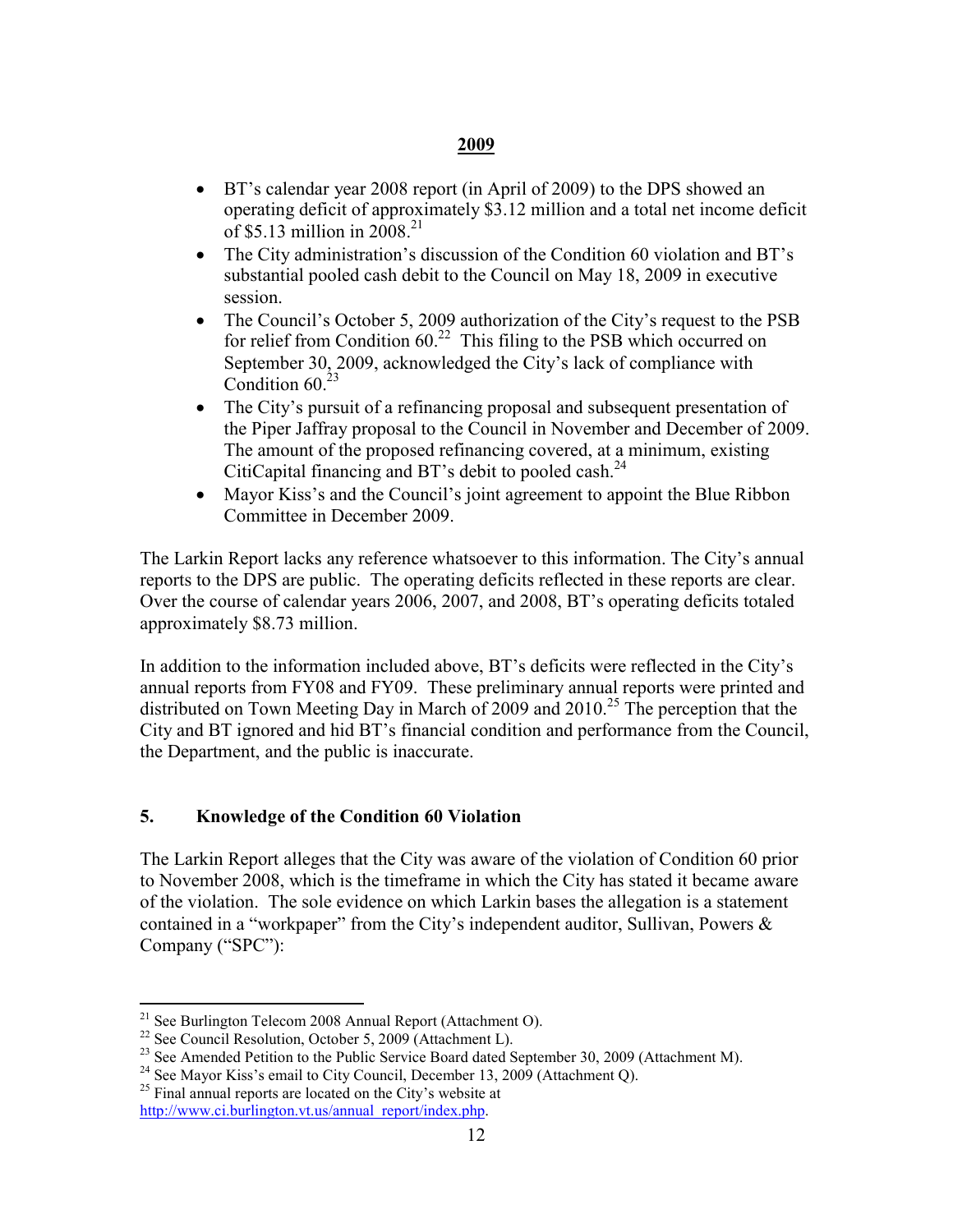"On workpaper PP1203, a planning document, we noted the following statement (emphasis added): 'Cash in Pooled account is very negative which [is] a violation of the CPG. No current plans to fund this negative.' The workpaper is dated 1/08. That suggests that someone at the City should have known that BT was in violation of the CPG prior to November 2008 even if only relying on auditor workpapers."<sup>26</sup>

Larkin does, in fact, only rely on this auditor workpaper. The auditor's workpapers were never shared with anyone at Burlington Telecom or with the City, prior to the Larkin Report. In fact, as indicated by Fred Duplessis from SPC, workpapers are an internal tool for the auditing firm and are not designed to be released to anyone including the client.<sup>27</sup> Larkin makes the assumption, without any verification, that the workpapers represent a discussion with someone at the City about the negative pooled cash account being a violation of the CPG. Larkin further assumes that, if that discussion occurred, it was with or subsequently relayed to someone within BT or the City administration.

In making this allegation, Larkin never spoke to anyone at SPC, BT or the City to confirm or refute their assumptions. Discussions that occurred between the auditors and BT staff were in regards to BT's monitoring of the Certificate of Public Good for compliance. There was no discussion of a Condition 60 violation in the 2007 management letter issued by SPC.<sup>28</sup>

#### 6. Non-Compliance with Condition 60 Since Issuance of the CPG

The Larkin Report asserts that BT has been out of compliance with Condition 60 the entire time that it has been subject to a CPG. The City has previously acknowledged its lack of compliance with Condition 60 from March 2007 through August 2007 and from January 2008 to the present.<sup>29</sup> BT's violation of Condition 60 continues due to the unreimbursed payment of \$16.9 million from the City's cash pool that was incurred prior to October 2009. However, as confirmed in the Larkin Report, since October 2, 2009, BT has reimbursed the City's cash pool for all debits within the two month requirement.<sup>30</sup>

The intent of Condition 60 is explained by the hearing officer in the Public Service Board Order issued on October 8, 2010, as follows:

"In an effort to provide some flexibility for Burlington Telecom in managing temporary cash flow shortages without creating a risk for city taxpayers, the Board allowed a limited exception in Condition 60 that was intended to permit short-term advances from the cash pool on behalf of Burlington Telecom so long as such advances were offset by

 $26$  Larkin at 8.

<sup>&</sup>lt;sup>27</sup> See Letter from Fred Duplessis dated December 20, 2010 (Attachment R).

 $28$  See 2007 Management Letter dated June 26, 2008 (Attachment S).

 $29$  See DPS Responses 4-4. (Attachment T)

<sup>&</sup>lt;sup>30</sup> Larkin at 16.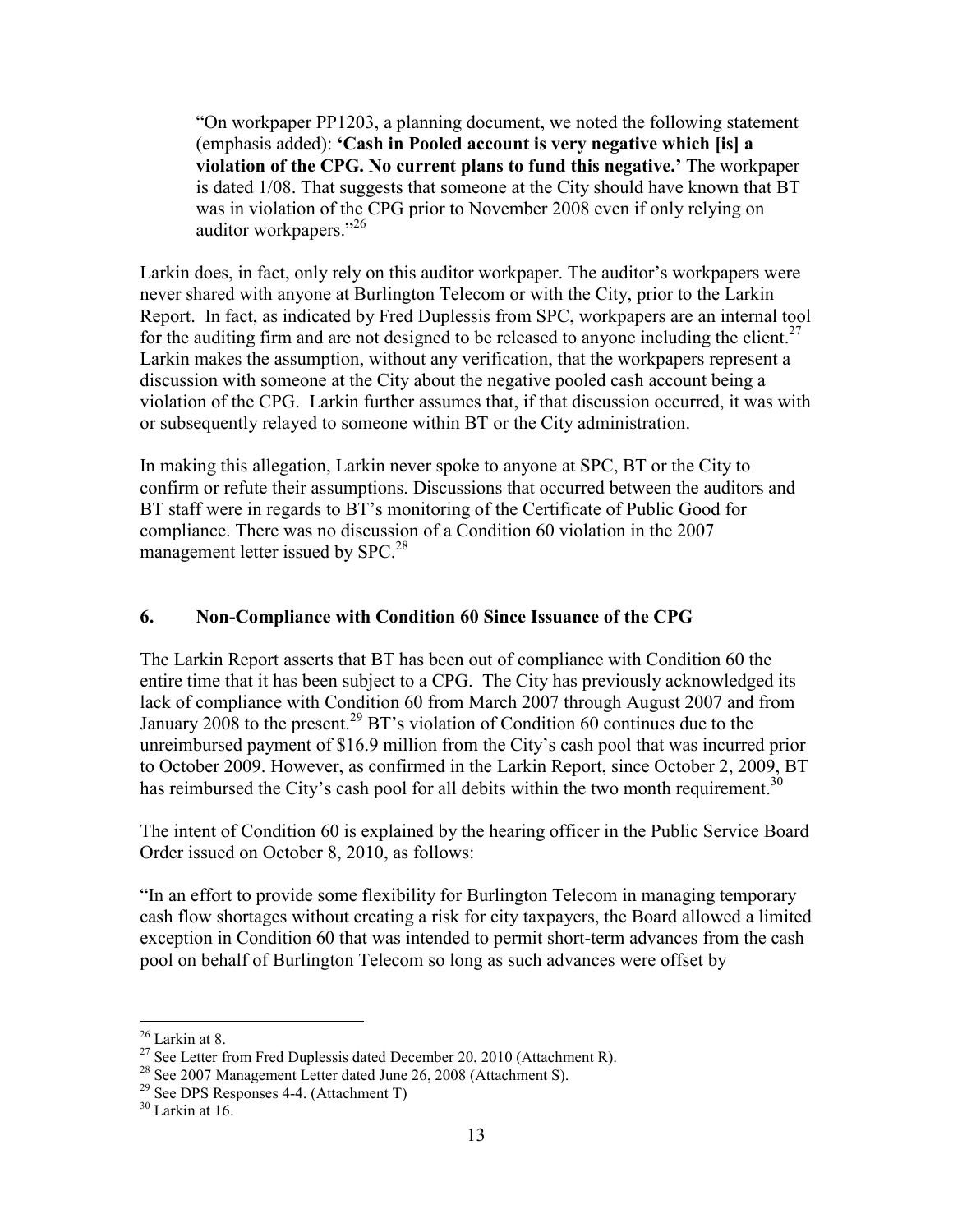receivables that, in essence, would enable Burlington Telecom to repay such advances within two months  $\frac{1}{3}$ 

Until 2007, BT had first Koch and later, CitiCapital financing funds available to repay advances from the cash pool. When BT's CPG was issued, the record is clear that BT had funds available through the Koch financing that far exceeded BT's negative pooled cash balance.<sup>32</sup> Contrary to the assertion by Larkin, there was no restriction on the use of these funds to meet BT's debit to pooled cash, with the exception of the \$1 million debt service reserve under the CitiCapital financing.

Koch and CitiCapital were both lease-purchase financing agreements. A lease-purchase agreement does not provide the entity a full advance of funds at closing, but rather provides periodic draws of funds after receipt of proper documentation. Protocol requires the borrowing entity to provide the agent with documentation including copies of invoices and cancelled checks. Due to the timelines associated with obtaining the documentation for Koch or CitiCapital, funds while available were not always promptly reimbursed to the cash pool within sixty days.

Larkin does not accurately characterize BT's available funding to repay pooled cash. When taking into account available funds from the lease purchase financing, the debit to pooled cash was covered throughout the period. In other words, BT's financial position was positive.<sup>33</sup>

#### 7. Accounting Issues

The Larkin Report alleges that the City utilizes "unconventional accounting practices."<sup>34</sup> Larkin's conclusion evidences a lack of understanding of municipal fund accounting. This was exacerbated by their lack of inquiry or discussion with either the City's auditors or accounting staff. Contrary to their conclusion, the City's accounting practices are consistent with accepted municipal accounting standards. The accounting practices of the City conform to both GAAP and GASB standards, as stated in the City's annual audited financial statements,

"The accounting policies adopted by the City of Burlington (the City) conform to generally accepted accounting principles (GAAP) as applicable to governmental entities. The Government Accounting Standards Board (GASB) is the accepted standard setting body for establishing accounting and financial reporting principles."<sup>35</sup>

<sup>&</sup>lt;sup>31</sup> Order on Motions and Cross Motions for Partial Summary Judgment, Oct 8 2010, at 11. See http://psb.vermont.gov/sites/psb/files/orders/2010/7044OrderReSummaryJudgment.pdf.

 $\frac{32}{32}$  See Memo from Mayor Kiss to City Council, March 4, 2010, RE: Facts about Burlington Telecom (Attachment U or www.ci.burlington.vt.us/docs/1773.pdf.).

 $33$  See note 32.

 $34$  Larkin at 13.

 $35$  See http://www.ci.burlington.vt.us/ct/docs/Audit\_20090630.pdf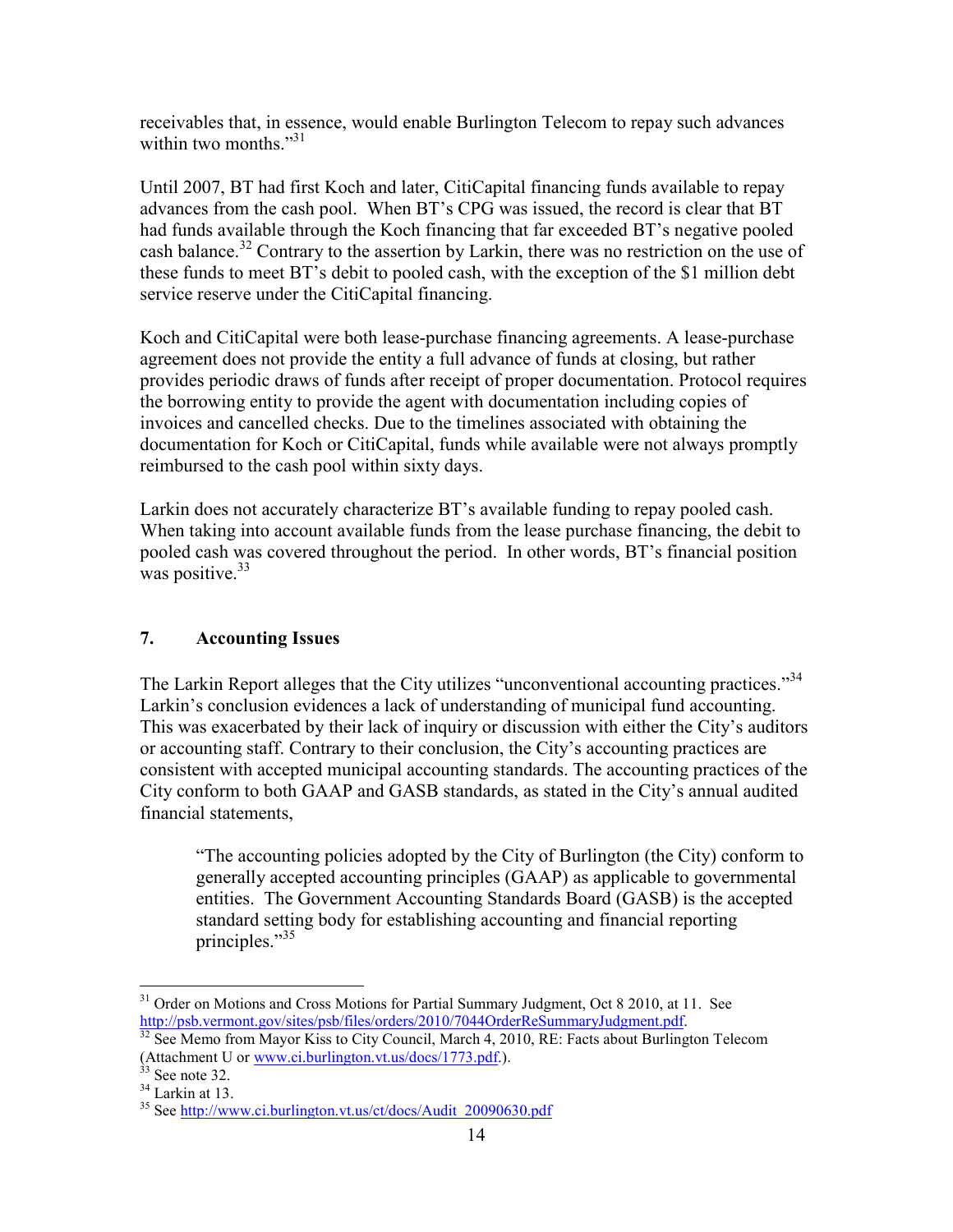Moreover, the City's accounting practices are similar to those of a significant number, if not a majority, of municipalities in both Vermont and the nation. Larkin could have ascertained this information by inquiring of the City's independent auditors or accounting staff.

The City has historically used fund accounting, a standard practice by municipalities. Fund accounting is often measured on a yearly basis against the budget appropriated for the fiscal year. Larkin's conclusion is undermined by the City's experience with its yearly audit, as the City's auditors has been able to audit BT and City records for the periods of investigation completed by Larkin.

It is unfounded for Larkin to state that their work was "complicated by the City's unconventional accounting practices." It was Larkin's work that was complicated by their lack of discussion with the City's auditors or the accounting staff of the Clerk/Treasurer's Office. These fundamental weaknesses in Larkin's analysis underlay other inaccurate conclusions from their report:

## A. Repayment of principal and interest to pooled cash

Larkin states that "records cannot sufficiently identify the advances made and the repayment of either the principal or the interest." referring to Pooled Cash.<sup>36</sup>

This statement is simply incorrect and reflects Larkin's failure to discuss this matter with appropriate City accounting personnel. The City can identify the advances made, and the repayment of either the principal or the interest both generally and specifically. At all times BT has had a debit to pooled cash, it has paid interest to the City on the amount of the debit. It is again important to note that the audited financial statements for BT clearly and accurately identify interest charges. The City's approach for BT in both these respects is consistent across all funds of the City.

Larkin also criticized the City for not charging BT interest on a monthly basis for all periods of time reviewed by Larkin. There is no stipulation, per se, that interest must be booked monthly. Historically the City has calculated and booked interest as of the end of the fiscal year. The City recently began booking interest for all funds on a monthly basis. In either case, the City has a consistent methodology for posting interest for all funds in the City including Burlington Telecom. Larkin's claim that FY07 interest charges to Telecom were \$264,873 recorded only to April 2007 and that interest was not charged for the remainder of the fiscal year is incorrect. It again reflects the lack of discussion with accounting personnel and lack of understanding of the city's accounting records.

In fact, Telecom was charged \$51,470 as interest expense for the remainder of the fiscal year April through June 2007. Thus, the total interest charged on negative pooled cash

<sup>&</sup>lt;u>.</u>  $36$  Larkin at 20.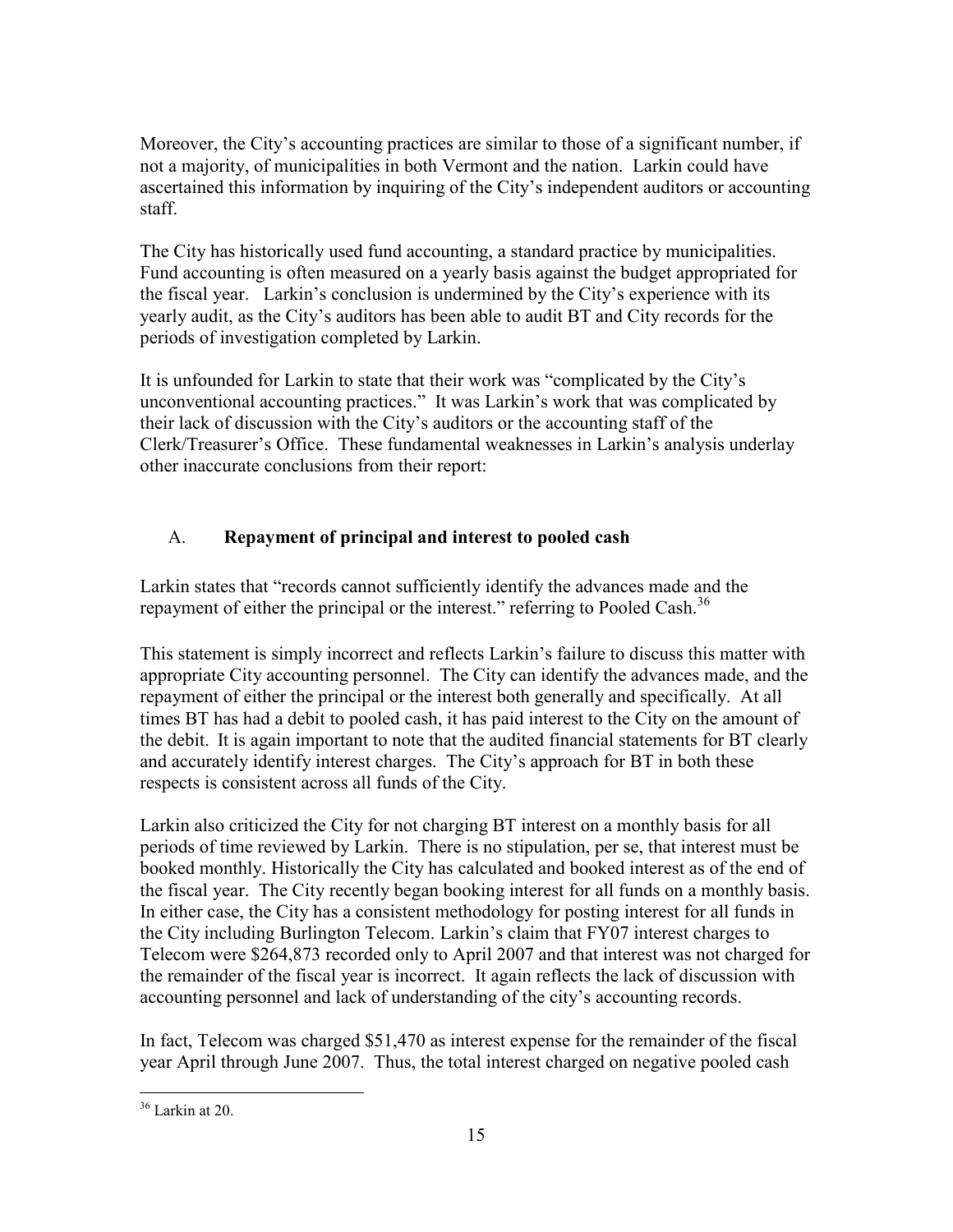for fiscal year 2007 was actually \$316,343. This interest expense agrees to the general ledger, and the audit for that year balance to the general ledger.

# B. Accuracy of pooled cash balance and timely posting of BT payroll

Larkin claims there is an "understatement of the amount of BT's Pooled Cash draws was associated with payroll which, on a number of occasions, was not posted on a timely basis to BT's accounting records."<sup>37</sup>

The City's payroll is booked weekly to expenses, but not to pooled cash. The short window to process payroll for a large employee base is a challenge. Even with these challenges, the City posts payroll expenses weekly. In today's market, this standard exceeds that of a majority of organizations and is a significant accomplishment.

The timing and delayed receipt of all benefit information, and the reconciliation process will always result in a timing delay of the required journal entry to pooled cash. This delay was not particular to BT but was consistent for all funds of the City covered under pooled cash.

A payroll clearing account was created for the purpose of making the reconciliation of payroll easier on staff. The process to streamline and automate the allocation to pooled cash was improved over a three year period. As of fiscal year 2010, the entries for all payroll and benefits are completed weekly for Burlington Telecom which is an exception unique to BT. All other funds are booked monthly.

# C. City's alleged "failure" to post Capital acquisitions during the fiscal year<sup>38</sup>

This finding by Larkin is incorrect and again reflects Larkin's failure to communicate with City accounting personnel. Capital acquisitions are in fact posted during the fiscal year. However, it is the City of Burlington's policy not to book capital acquisition expenditures to assets until year-end. Until that point, capital expenditures are booked separately in order to show monthly expenses incurred, and to compare to the approved capital budget.

# D. Posting of operating expenses to capital accounts<sup>39</sup>

The City has properly recorded Burlington Telecom's operating and capital expenditures for the period of time reviewed by Larkin. The City's audited annual financial statements identify both operating and capital expenditures. As part of the audit process, these expenditures are reviewed to verify proper classification and the accuracy of the fixed asset report.

 $\overline{a}$  $37$  Larkin at 9.

 $38$  Larkin at 47.

 $39$  Id.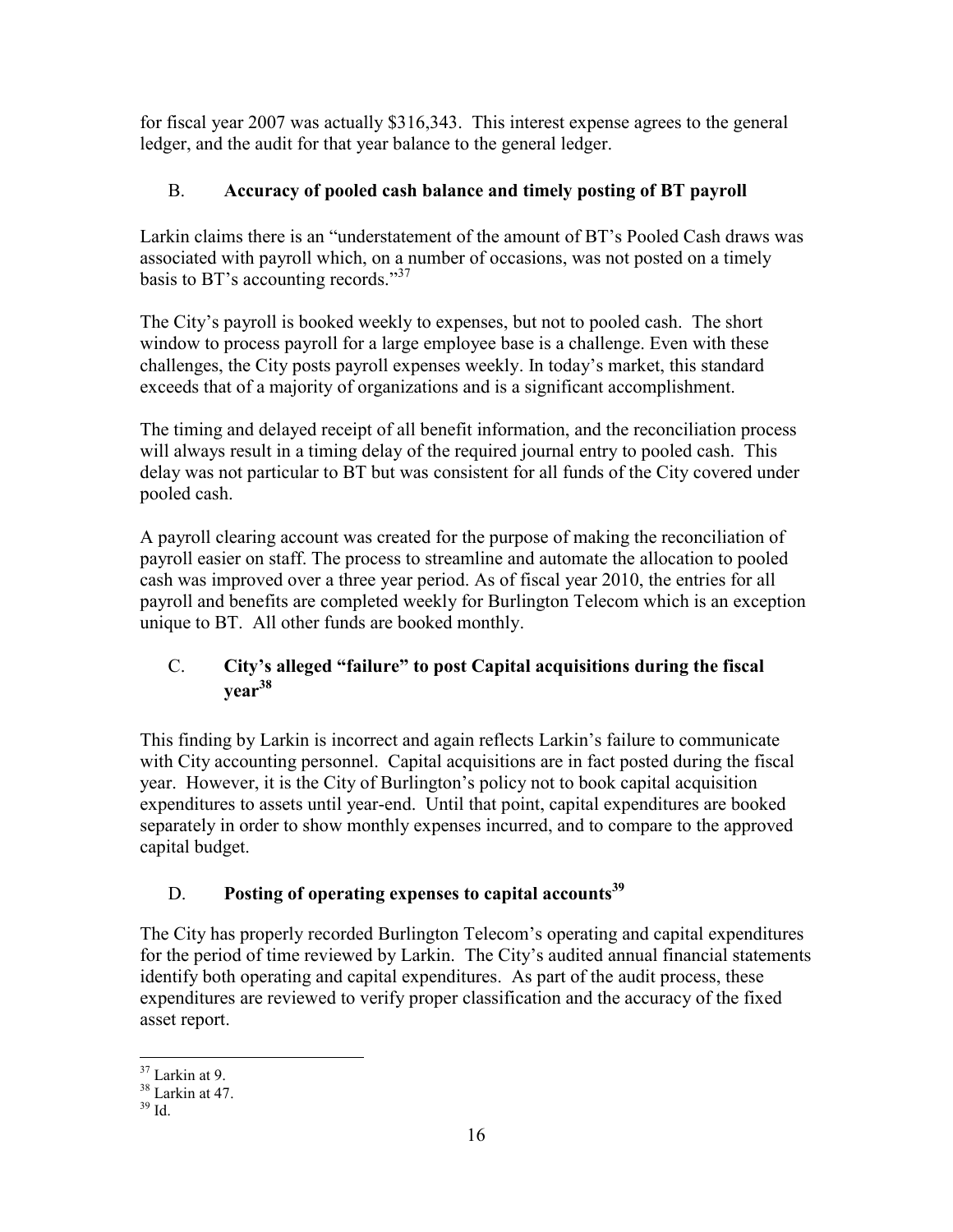The startup of Burlington Telecom required feasibility studies, recruiting and hiring, development costs, integration services, and deployment costs. As a result, some expenses typically booked to operating expenses were properly charged directly to capital. The classification of these expenses as capital was consistent with Generally Accepted Accounting Principles ("GAAP") which provide for capitalizing such start up costs related with the implementation of a plan, project, or business.

The high volume of invoices with BT's startup and build out provided workload challenges for staff. After the close of the fiscal year through the reconciliation and year end audit process, certain capital expenses were reclassified as operating expenses.

Finally, is important to note that both operating and capital expenses are a use of cash, and have the identical impact on the pooled cash. Pointedly, Larkin's verification of the posted general ledger did not disclose any entries, or invoices that did not have the required backup.

## E. Approval of payment vouchers for BT General Managers Nulty and Burns

Larkin inaccurately claims that BT's General Managers were solely responsible for approval and payment of their own invoices.<sup>40</sup> As General Manager of Burlington Telecom, both Mr. Nulty and Mr. Burns effectively functioned as the equivalent of a Department head for BT. Typically, a department head is responsible for approving the submission of vouchers for their department including invoices pertaining to them personally. However, all vouchers are reviewed and approved by either a Senior Accountant or the Chief Accountant in the Clerk-Treasurer's Office before the invoice is processed and a payment made.

When Mr. Burns succeeded Mr. Nulty, he was and remained on a contractual basis. His contract provided for regular fixed amount payments. All payments to him were in accordance with his contract and were reviewed by Clerk-Treasurer staff.

# F. Compliance with Condition 58

The Larkin Report expressed a "concern that Burlington Telecom is in full compliance with Condition 58, and tracking Burlington Telecom's costs, including financing in a transparent and auditable manner."<sup>41</sup>

It is difficult to address this issue since the Larkin Report does not provide financial documentation or footnotes to substantiate this "concern." The Larkin investigation does not conclude that the City is out of compliance but speculates it may be out of compliance.

<sup>&</sup>lt;u>.</u> <sup>40</sup> See Larkin at 43.

 $41$  Larkin at 20.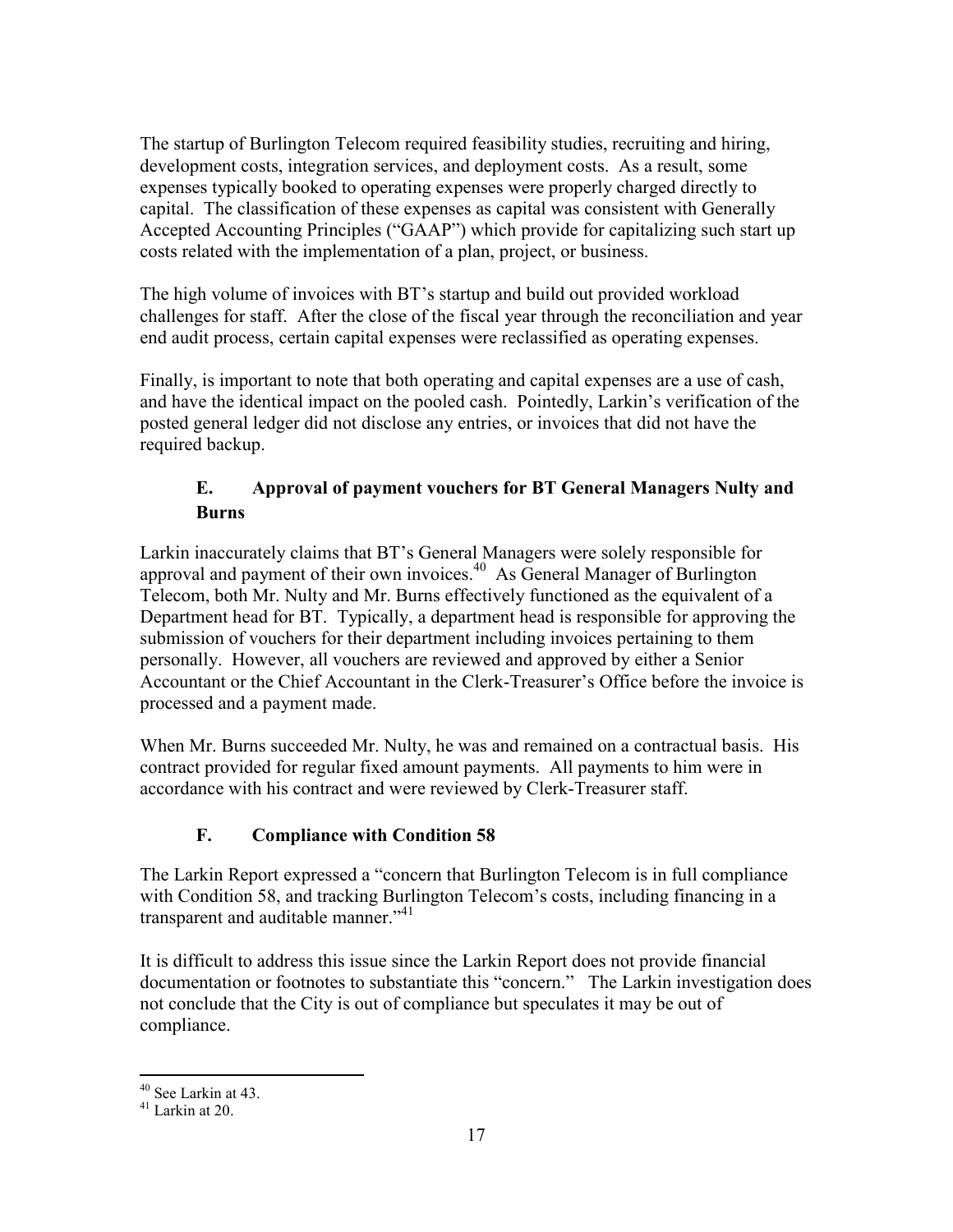The fact is that the City auditors, Sullivan Powers & Company, have been able to audit BT and City records for the periods reviewed by Larkin. If the records for BT were not auditable, the auditors would have been required to issue a "scope limitation" statement to that effect.

#### 8. "Cross-Subsidization" of City services

The Larkin Report states that BT is providing services to various City departments at below-market rates that are below BT's cost of service and the "fact that BT is providing services to various City departments at below-market rates that **may be** below BT's cost of service, which could be viewed as a form of cross-subsidization, is a problem."<sup>42</sup> BT is not providing services to City departments "below BT's cost of service." Larkin could have readily allayed this concern either by reviewing the information provided to the DPS in discovery or through a brief inquiry to BT staff.

Furthermore the Larkin Report states that BT should not be allowed to provide discounted services to City Departments as this is a violation of Condition No. 12 of the CPG.

Condition 12 provides that:

Prices for services not subject to rate regulation by the Board shall at all times be reasonable, having regard to the costs of providing such service.

Condition 12 is intended to prevent excessive rates, not reduced rates. This condition protects customers from price-gouging. Furthermore, while Larkin is correct that BT provides voice and data services to various City departments at a below-market rate, <sup>43</sup> "below-market" is not synonymous with not recovering the costs of providing the service.

Despite a reduced rate offering, payments by City departments exceed the cost of providing the service. Larkin provided no evidence as to how they determined BT's rates to the City are not "reasonable" in relation to costs. Larkin also failed to update their report to reflect that effective July 1, 2010, BT now charges the City of Burlington 90 percent of the fair market value for its services.

## 9. Excessive Quantities of Equipment

The Larkin Report claims that BT has purchased too much equipment for the amount of customers that BT currently has in service. Specifically, Larkin identifies the quantity of set-top boxes (commonly referred to as top boxes in the Larkin Report) and Optical

 $\overline{a}$  $42$  Larkin at 27 (emphasis added).

 $^{43}$  Based on BT's review of commercial rates. This information was presented to the Board of Finance on November 9, 2009.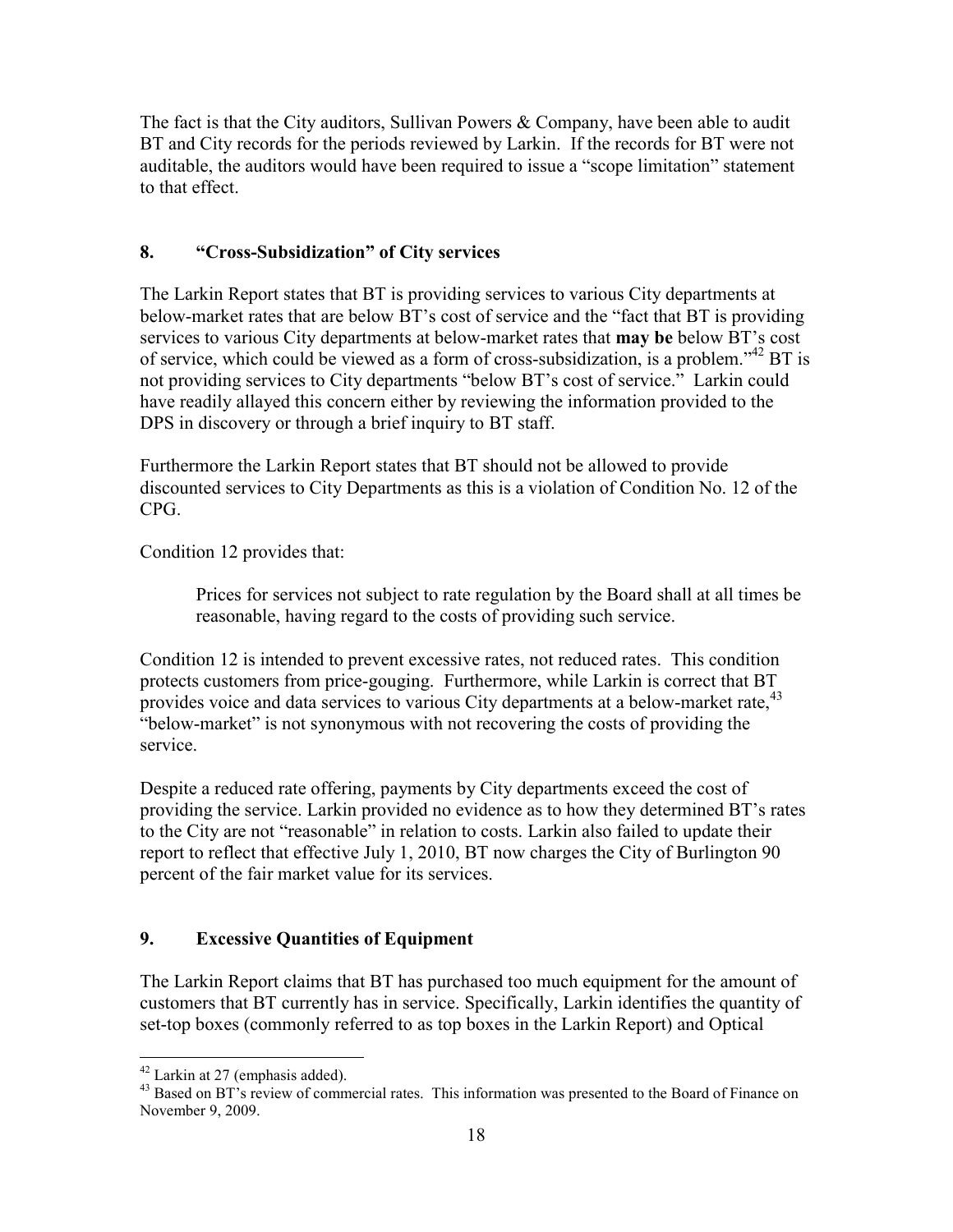Network Terminals ("ONT"s) that were purchased by BT. Larkin does not account for: 1) the fact that the average customer has two set top boxes in each household; 2) the high number of disconnects and new connections in the City due to the fact that this is a college town or 3) that a 502 ONT is not the same as a 504 ONT and therefore does not serve the same customer.

The Larkin Report also does not take into account that BT typically purchases inventory based on a forecast of subscribers, which is done with the budgetary cycle. BT factored in considerable growth in residential and business customers thereby purchasing ONTs and set-top boxes to accommodate this growth. BT adjusted the budgetary numbers in 2009 and cancelled a shipment of over 1500 ONTs and has not placed an order for standard definition set-top boxes since 2009. All of this information was readily available to Larkin prior to issuance of the report.

On a related issue, Larkin's lack of diligence is also clear with respect to its claim that "considering the customer base that BT has, the installation appears high."<sup>44</sup> This is a misleading statement and indicative of Larkin's lack of familiarity with the telecom industry and the industry's infrastructure. Typically, an assessment of the cost per home passed is measured on several factors including but not limited to construction and headend costs. Furthermore, "installation costs" include capital equipment and labor associated with the installation. Finally, while expressing "concern" that costs may be high, Larkin provided no benchmark or supporting data.

## 10. Management Letter Issues

The Larkin Report spends a considerable amount of time reviewing the 2007, 2008 and 2009 audit reports and management letters.<sup>45</sup> However, the listing fails to include management responses despite the fact these were provided to the DPS. Larkin cites numerous issues previously identified by the city's auditor, and remedied by BT months and in one case, an entire year, prior to the release of the Larkin Report.

In September 2009, BT staff instituted a quarterly system to monitor CPG compliance. Moreover, Larkin fails to report that in the spring of 2010, the City instituted a process for monitoring resolution of all issues in both management letters and single audit reports. In April 2010, the FY2009 audit management letter identified four material weaknesses, 3 significant deficiencies and 19 other recommendations for BT. Most of these deficiencies were related to documentation of policies and procedures.

BT staff developed a checklist to address all of the identified deficiencies with all deficiencies to be cured by June 30, 2010. This checklist and strategy was presented to the Board of Finance in June 2010. Subsequently, BT presented an update to the Board of Finance in July 2010 demonstrating that all of the identified deficiencies except for one

 $44$  Larkin at 44.

 $45$  Larkin at 40.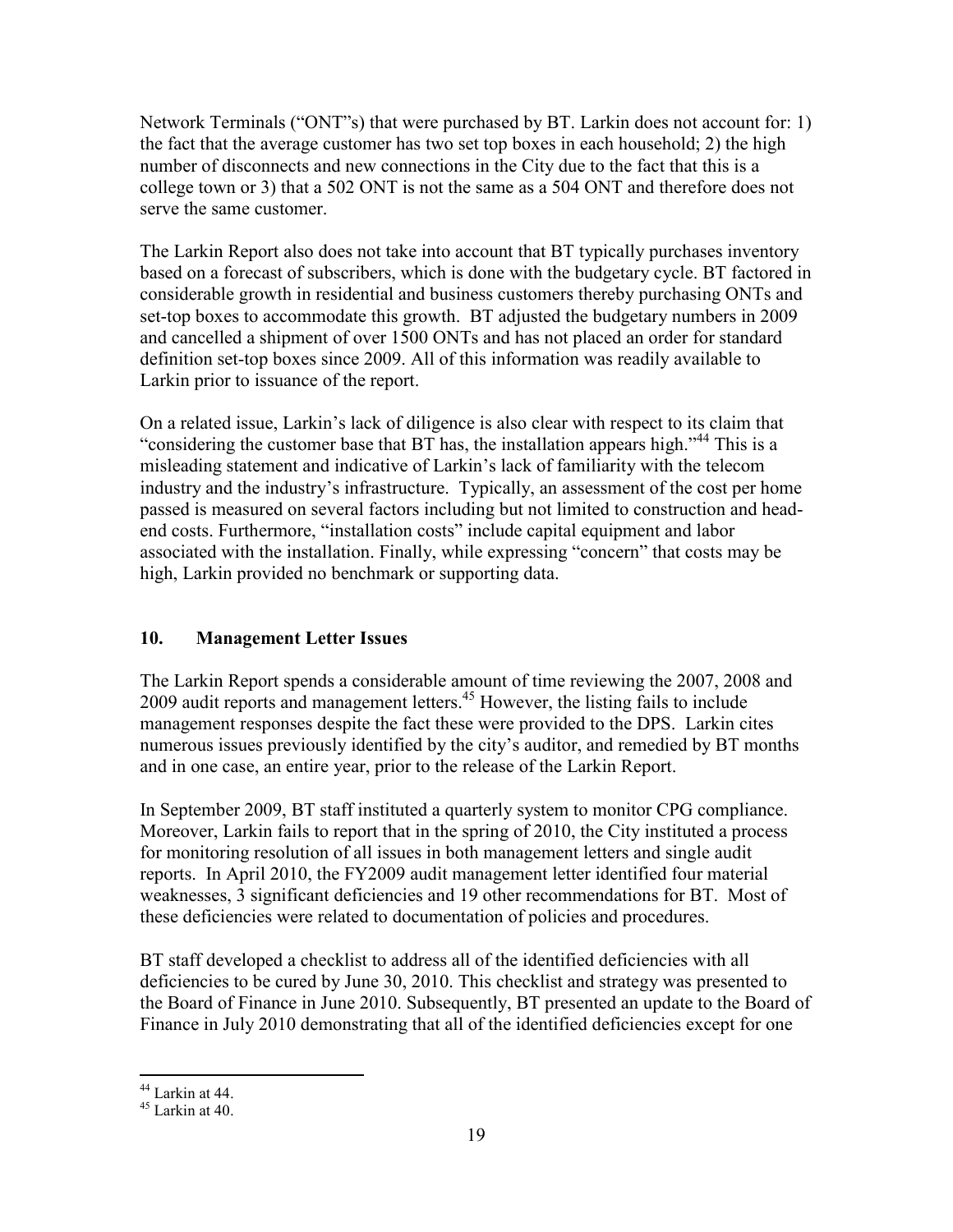were remedied by the June 30, 2010 deadline set by BT staff.<sup>46</sup> The attached memo and spreadsheet list all the deficiencies that were corrected and the memo explains the one that was not addressed. The July 2010 Board of Finance meetings were conducted in public months before the release of the Larkin Report.

As a result of this effort, by June 30, 2010, all outstanding issues regarding Telecom were addressed and all but one was successfully resolved. Similarly on a city wide basis the majority of all management and audit issues have been addressed prior to the issuance of the Larkin Report.

Finally, it is important to note that it is standard practice in an audit to identify and include significant subsequent events. Larkin devotes considerable space to these management issues yet failed to note the resolution of the BT issues both within the timeframe covered by Larkin (through June 30, 2010) as well as the period prior to completion of the report.

#### 11. Other Larkin Conclusions

The Larkin Report, while flawed in several areas, does include several conclusions that support BT and the City's statements for the past year.

- \$16.9 million is the accurate total of BT's debit from pooled cash.<sup>47</sup>
- Since October of 2009, BT has repaid all new debits to the cash pool within two months per Condition 60 and the City Council Resolution dated November 20, 2009.<sup>48</sup>
- BT is current on its obligations to vendors. $49$
- BT has expended all the funds it has received, including funds from the cash pool, for Burlington Telecom.<sup>50</sup>

## **CONCLUSION**

BT is moving forward and is fully committed to remaining a valuable asset to the residents and businesses in the City of Burlington. As explained to the Public Service Board at the status conference on December 8, 2010, BT with Dorman & Fawcett is in the process of conducting a physical inventory of assets, working with potential financial and strategic partners and devising a plan to secure replacement equipment.

 $\overline{a}$  $46$  See Board of Finance memo dated July 12, 2010 (Attachment V).

<sup>47</sup> Larkin at 15.

 $48$  Id. at 16.

<sup>49</sup> Id. at 28.

 $50$  Id. at 39.